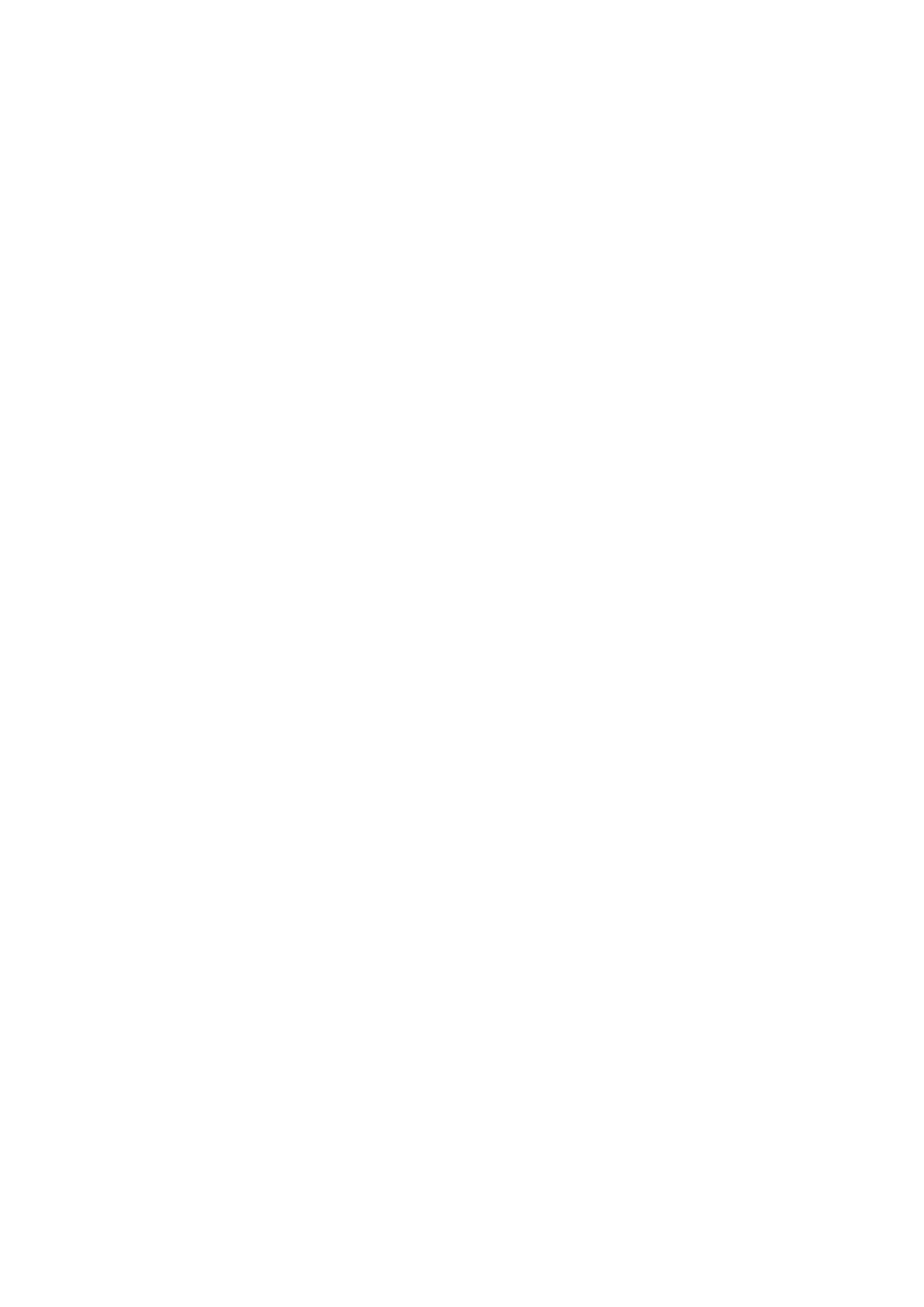# **GEOGRAPHY SCHOOL-BASED ASSESSMENT EXEMPLARS – CAPS GRADE 12 LEARNER GUIDE**

GEOGRAPHY SCHOOL-BASED ASSESSMENT EXEMPLARS – **1 CAPS GRADE 12 LEARNER GUIDE**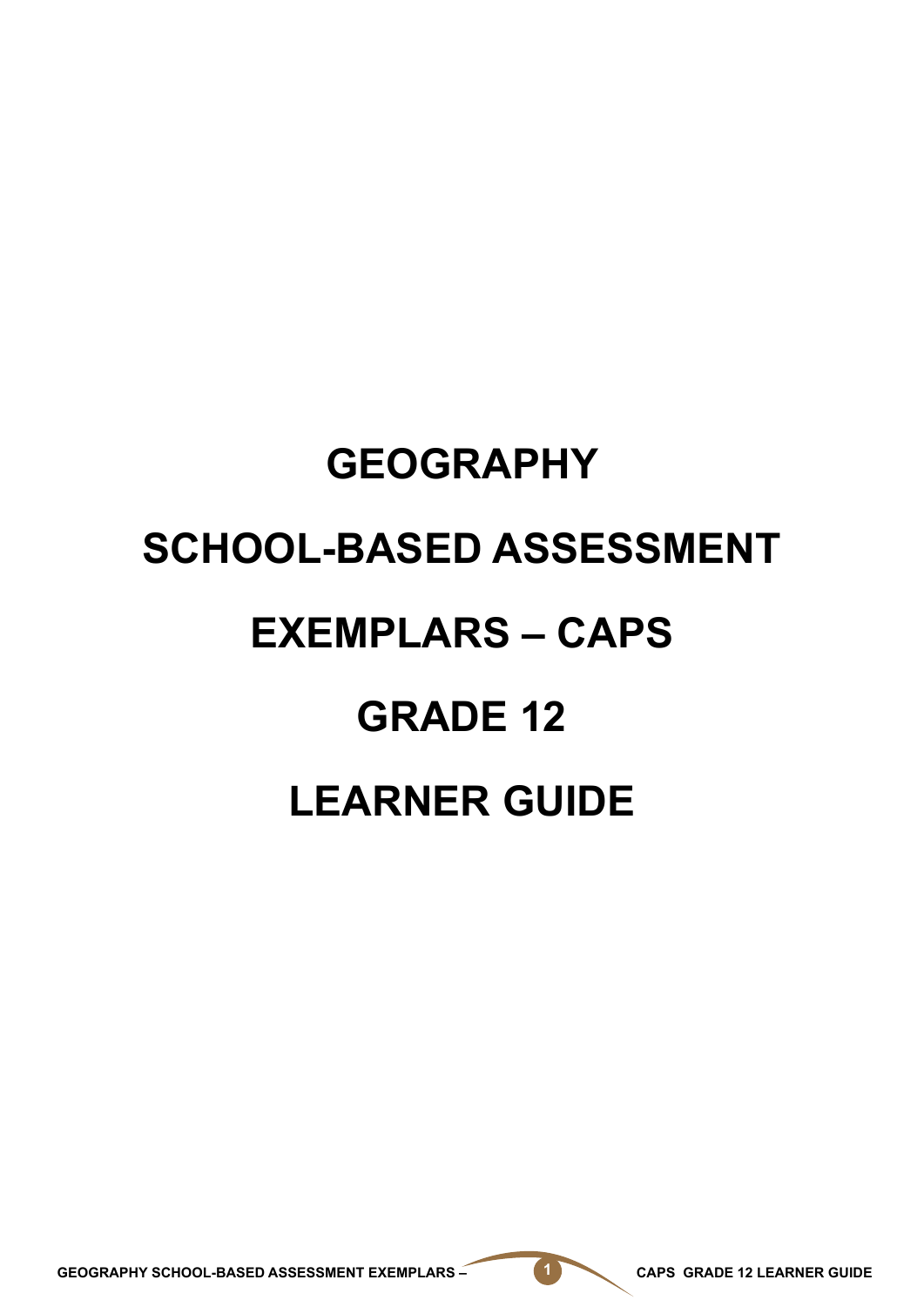#### **TABLE OF CONTENTS**

|    |              |                                              | Page |
|----|--------------|----------------------------------------------|------|
| 1. | Introduction |                                              | 3    |
| 2. |              | Objectives/Aims of the project               | 3    |
| 3. |              | Assessment tasks as outlined by CAPS         | 3    |
| 4. |              | Assessment tasks                             | 4    |
|    | 4.1          | Term 1 - Data-handling task                  | 4    |
|    | 4.1.1        | Exemplar: Data-handling task 1               | 4    |
|    | 4.1.2        | Exemplar: Data-handling task 2               | 8    |
|    | 4.2          | Term 2 - Research task                       | 12   |
|    | 4.2.1        | Learner guidelines for conducting research   | 12   |
|    | 4.2.2        | Guidelines for research                      | 12   |
|    | 4.2.3        | Compiling a bibliography for a research task | 15   |
|    | 4.2.4        | Proposed cover page for a research task      | 17   |
|    | 4.2.5        | Exemplar: Research task 1                    | 18   |
|    | 4.2.6        | Exemplar: Research task 2                    | 20   |
|    | 4.2.7        | Proposed marking rubric for a research task  | 22   |
|    |              |                                              |      |

#### 5. Conclusion

25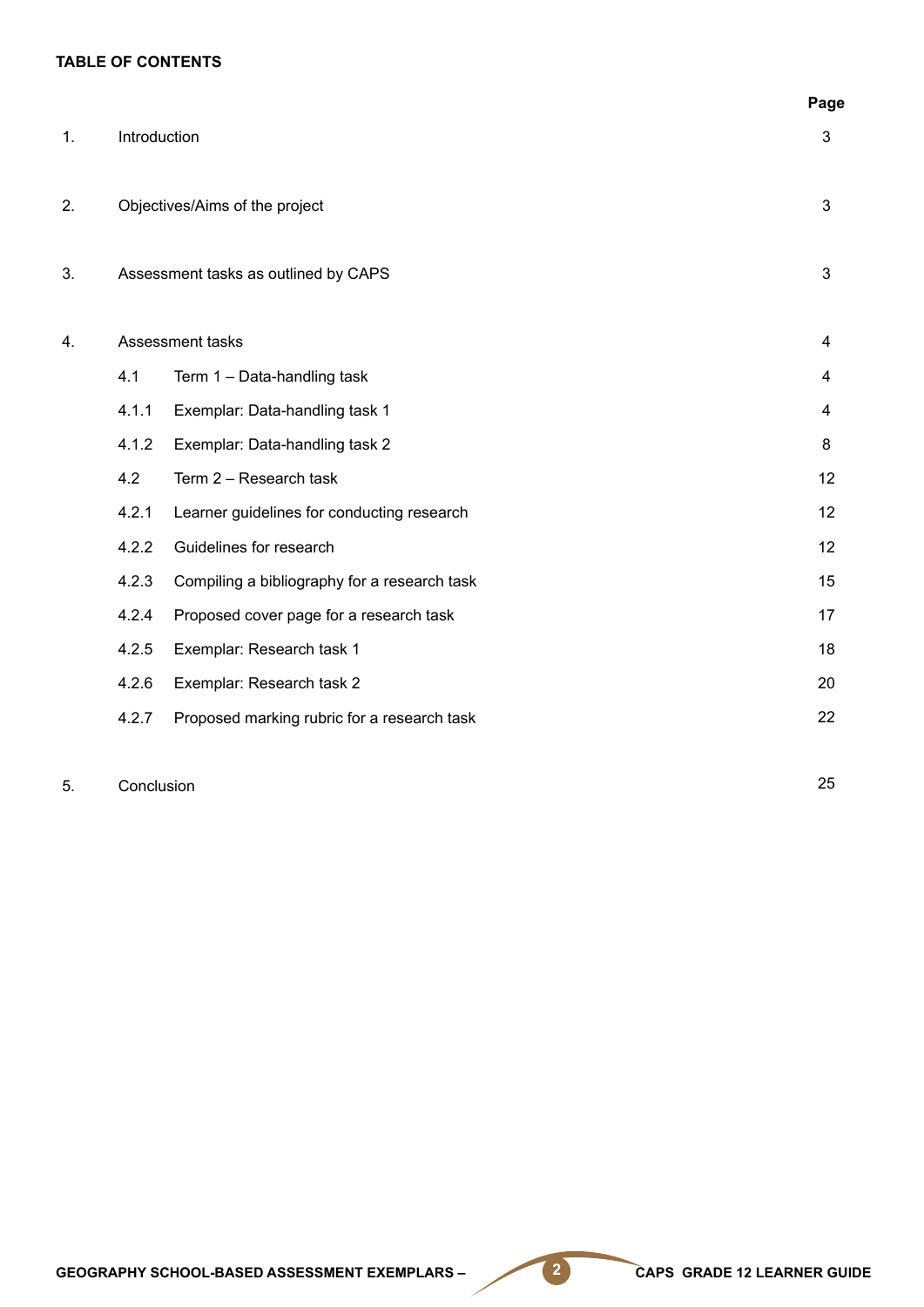# **1. Introduction**

The purpose of this document is to provide learners with a set of benchmarked school- based assessment tasks (SBAs). It contains useful information and guidelines in the form of exemplars on the following aspects of the curriculum:

- How to do a research task
- Working with sources and source-based questions
- Data handling
- Marking rubrics as guidelines to completing research tasks

# **2. Objectives/Aims of the project**

It is envisaged that this SBA document will provide learners with examples of SBA tasks that are of high quality and a high standard.

- A common standard is set as prescribed by the Curriculum and Assessment Policy Statement (CAPS) document.
- Quality teaching and learning of FET Grade 12 Geography is promoted throughout all schools in South Africa.

# **3. Assessment tasks as outlined by CAPS**

| Term 1                                                 | Term 2                                 | Term 3                                  | Term 4                                         |
|--------------------------------------------------------|----------------------------------------|-----------------------------------------|------------------------------------------------|
| 2 tasks                                                | 2 tasks                                | 3 tasks                                 |                                                |
| standardised test                                      | June examination (Papers 1<br>and $2)$ | standardised test<br>$\bullet$          | Final external examination<br>(Papers 1 and 2) |
| Data handling                                          | Mapwork task                           | Research/Essay writing task             |                                                |
|                                                        |                                        | Trial examination (Papers 1<br>and $2)$ |                                                |
| SBA mark which comprises 25% of final mark (100 marks) | 75% of final mark (300 marks)          |                                         |                                                |

| Term | <b>Task</b>                 |     | <b>Total</b> | <b>SBA</b> weight | <b>Total</b> |  |
|------|-----------------------------|-----|--------------|-------------------|--------------|--|
|      | Data handling               |     | 60           | 20                |              |  |
|      | Standardised test           |     | 100          | 10                |              |  |
|      | Mapwork task                |     | 60           | 20                |              |  |
| 2    | June Paper 1                | 200 | 300          | 10                | 100          |  |
|      | June Paper 2                | 100 |              |                   |              |  |
|      | Research/essay writing task |     | 60           | 20                | (25%)        |  |
| 3    | Standardised test           |     | 100          | 10                |              |  |
|      | Trial Paper 1               | 225 | 300          | 10                |              |  |
|      | Trial Paper 2               | 75  |              |                   |              |  |
| 4    | <b>External Paper 1</b>     | 225 |              |                   | 300          |  |
|      | <b>External Paper 2</b>     | 75  | 300          |                   | (75%)        |  |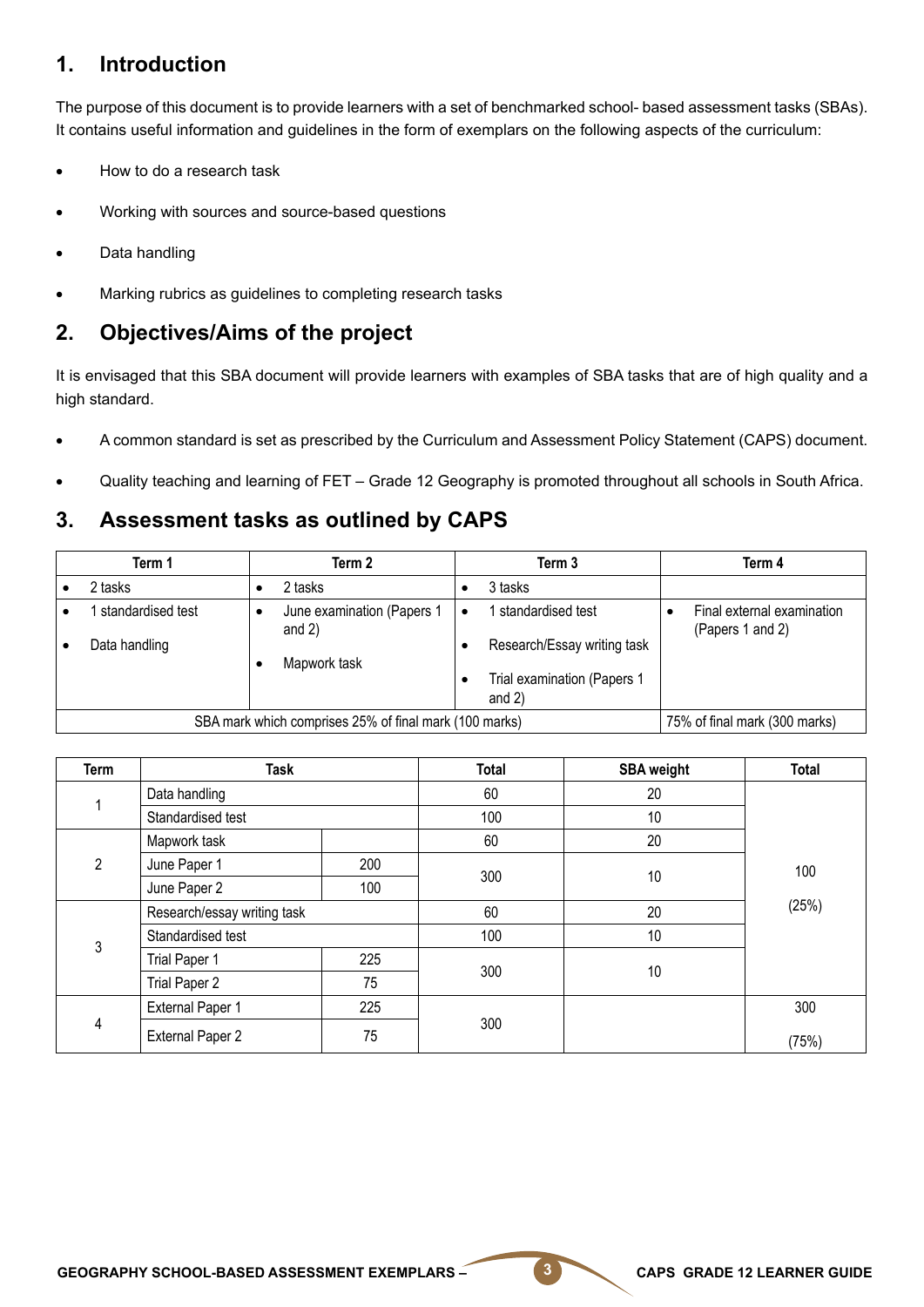# **4. Assessment tasks**

#### **4.1 Term 1 – Data-handling task**

Two examples of typical data-handling tasks are provided below.

#### **4.1.1** *Exemplar: Data-handling task 1*

- Curriculum content: Physical Geography (tropical cyclones, subtropical anti-cyclones and drainage basins)
- Compliant with CAPS.
- May be tested in the CAPS final external examination.
- One (1) data-handling task must be done.

#### **GRADE 12 SBA (CAPS 2014)**

#### **DATA-HANDLING TASK**

#### **PHYSICAL GEOGRAPHY**

### **TIME: 1 hour (60 minutes) MARKS: 60**

#### **QUESTION 1**

1.1 Refer to FIGURE 1A showing a synoptic weather map of Tropical Cyclone Irina. 1.1.1 Determine the number of tropical cyclones, including Irina, that has occurred during this tropical cyclone season.  $(1 \times 2)$  (2) 1.1.2 Give a reason to support your answer to QUESTION 1.1.1. (1 x 2) (2) 1.1.3 Describe the surface air circulation within Tropical Cyclone Irina. (1 x 2) (2) 1.2 Refer to FIGURE 1B showing a satellite image of Tropical Cyclone Irina and FIGURE 1C showing the projected path of Tropical Cyclone Irina. 1.2.1 Using the satellite image, determine in which stage of development Tropical Cyclone Irina is. (1 x 2) (2) 1.2.2 Give evidence from the satellite image to support your answer to QUESTION 1.2.1  $(1 \times 2)$  (2) 1.2.3 Discuss TWO socio-economic impacts of Tropical Cyclone Irina on areas along the east coast of southern Africa.  $(2 \times 2)$  (4) 1.2.4 Draw a labelled cross-section of Tropical Cyclone Irina as depicted on the satellite image from **X** to **Y**. Clearly indicate the position of the eye and the cumulonimbus clouds on your cross-section.  $(2 \times 2)$  (4) 1.2.5 State the reason for the use of the words, 'projected path' when describing the path of Tropical Cyclone Irina. (1 x 2) (2)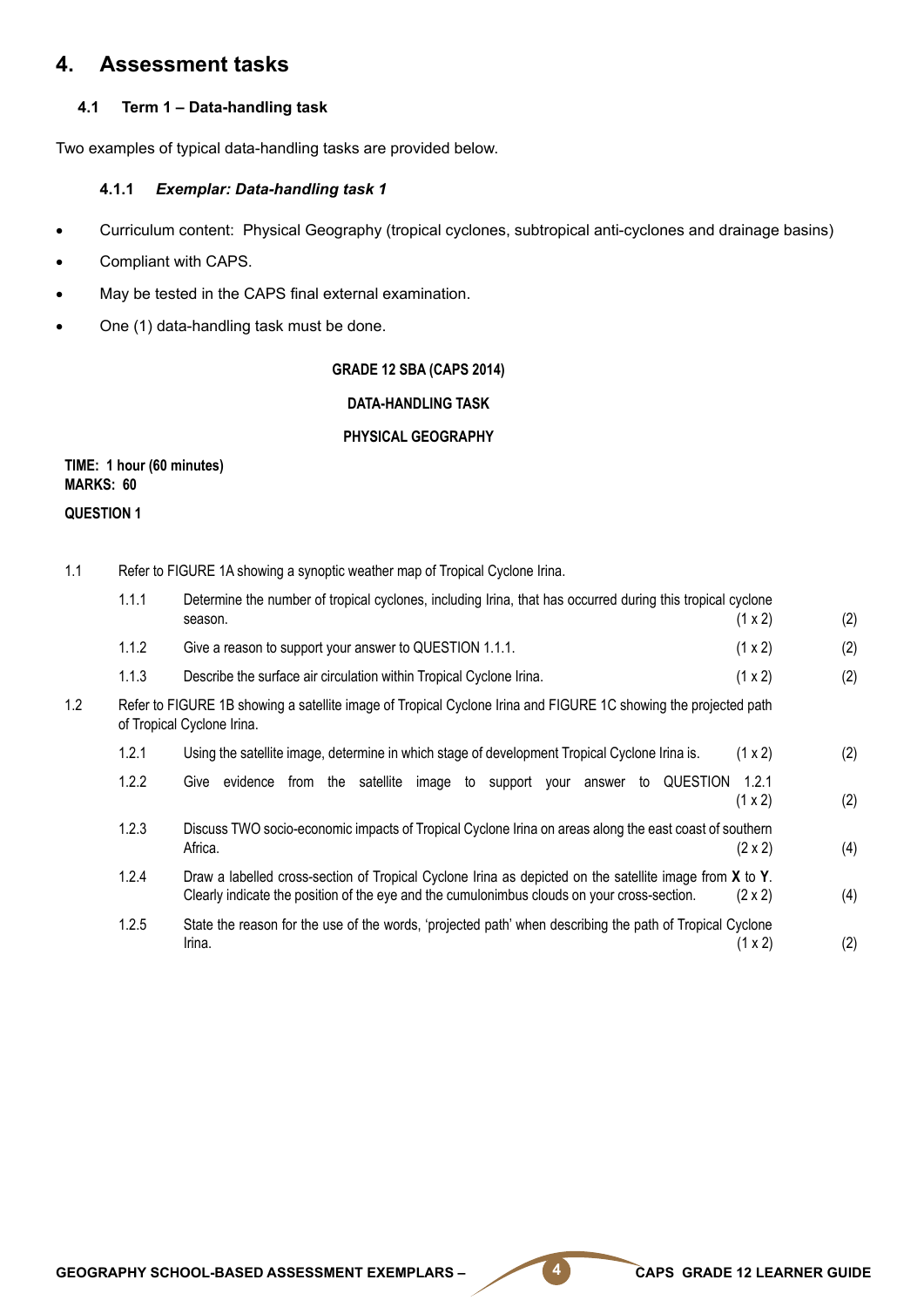| 1.3               | Refer to FIGURE 1A. |                                                                                                                                                                                          |                     |        |
|-------------------|---------------------|------------------------------------------------------------------------------------------------------------------------------------------------------------------------------------------|---------------------|--------|
|                   | 1.3.1               | Identify the high-pressure cells labelled P and Q.                                                                                                                                       | $(2 \times 2)$      | (4)    |
|                   | 1.3.2               | Use evidence from the map to explain whether wind speed will be greater in area P or area Q.                                                                                             | $(3 \times 2)$      | (6)    |
|                   |                     |                                                                                                                                                                                          |                     | $[30]$ |
| <b>QUESTION 2</b> |                     |                                                                                                                                                                                          |                     |        |
| 2.1               | FIGURE 2B.          | Refer to FIGURE 2A showing cross-sections of the Tugela River along its course in its drainage basin shown in                                                                            |                     |        |
|                   | 2.1.1               | Define the term drainage basin.                                                                                                                                                          | (1 x 2)             | (2)    |
|                   | 2.1.2               | Which of FIGURE 2A and FIGURE 2B shows a longitudinal and transverse profile respectively?                                                                                               | $(2 \times 2)$      | (4)    |
|                   | 2.1.3               | Match each of cross-sections A, B and C (FIGURE 2A) with positions (i), (ii) and (iii) (FIGURE 2B).                                                                                      |                     |        |
|                   |                     |                                                                                                                                                                                          | $(3 \times 2)$      | (6)    |
|                   | 2.1.4               | Briefly explain the difference in the width of the river channel at A and C.                                                                                                             | $(2 \times 2)$      | (4)    |
| 2.2               |                     | Refer to FIGURE 2B showing the drainage basin of the Tugela River from its upper to the middle to the lower course.                                                                      |                     |        |
|                   | 2.2.1               | Determine the stream order of the Tugela River at point $X$ along its course.                                                                                                            | $1 \times 2$        | (2)    |
|                   | 2.2.2               | Identify and explain ONE of the stream channel patterns of the Tugela River at (ii) along its course. (3 x 2)                                                                            |                     | (6)    |
|                   | 2.2.3               | Draw a labelled free-hand cross-section through the river channel along line T-S, showing the position of<br>and the difference in shape between a slip-off slope and an undercut slope. | $(2 \times 2)$      | (4)    |
|                   | 2.2.4               | Give ONE reason why the Tugela River is more likely to flood in the vicinity of (iii).                                                                                                   | (1 x 2)             | (2)    |
|                   |                     |                                                                                                                                                                                          |                     | $[30]$ |
|                   |                     |                                                                                                                                                                                          | <b>GRAND TOTAL:</b> | 60     |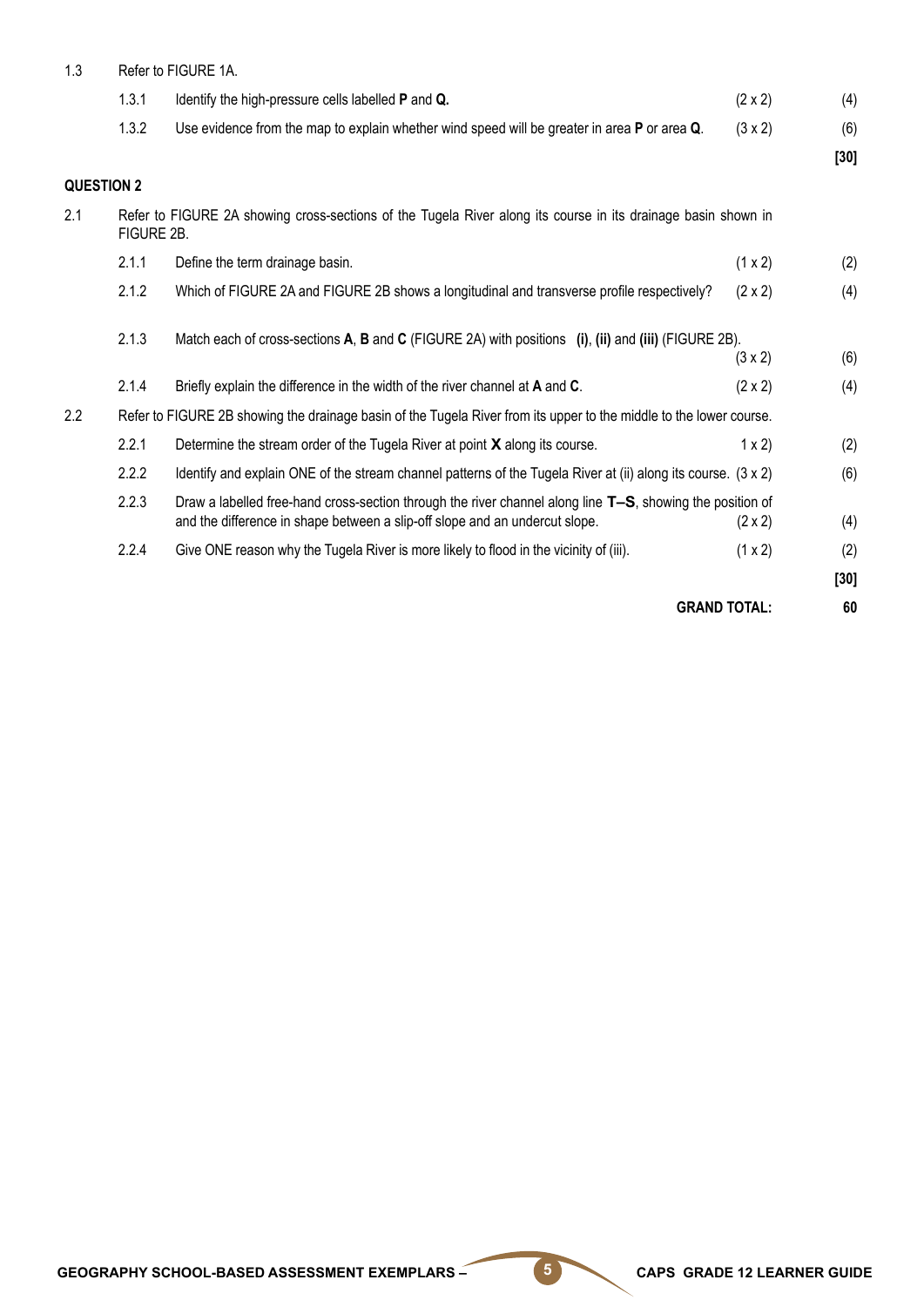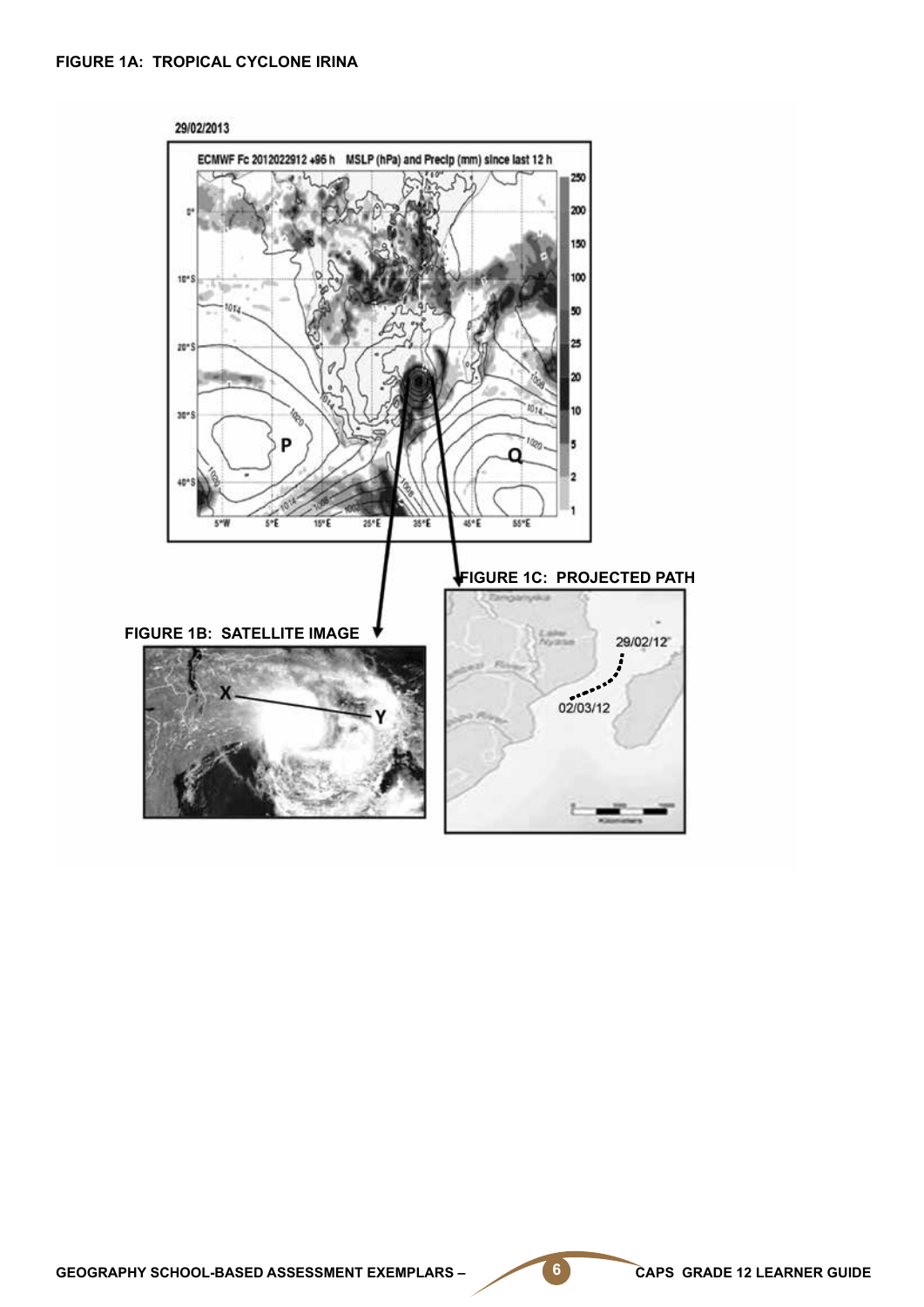

**FIGURE 2B: SCHEMATIC PLAN VIEW OF THE DRAINAGE BASIN OF THE TUGELA RIVER**

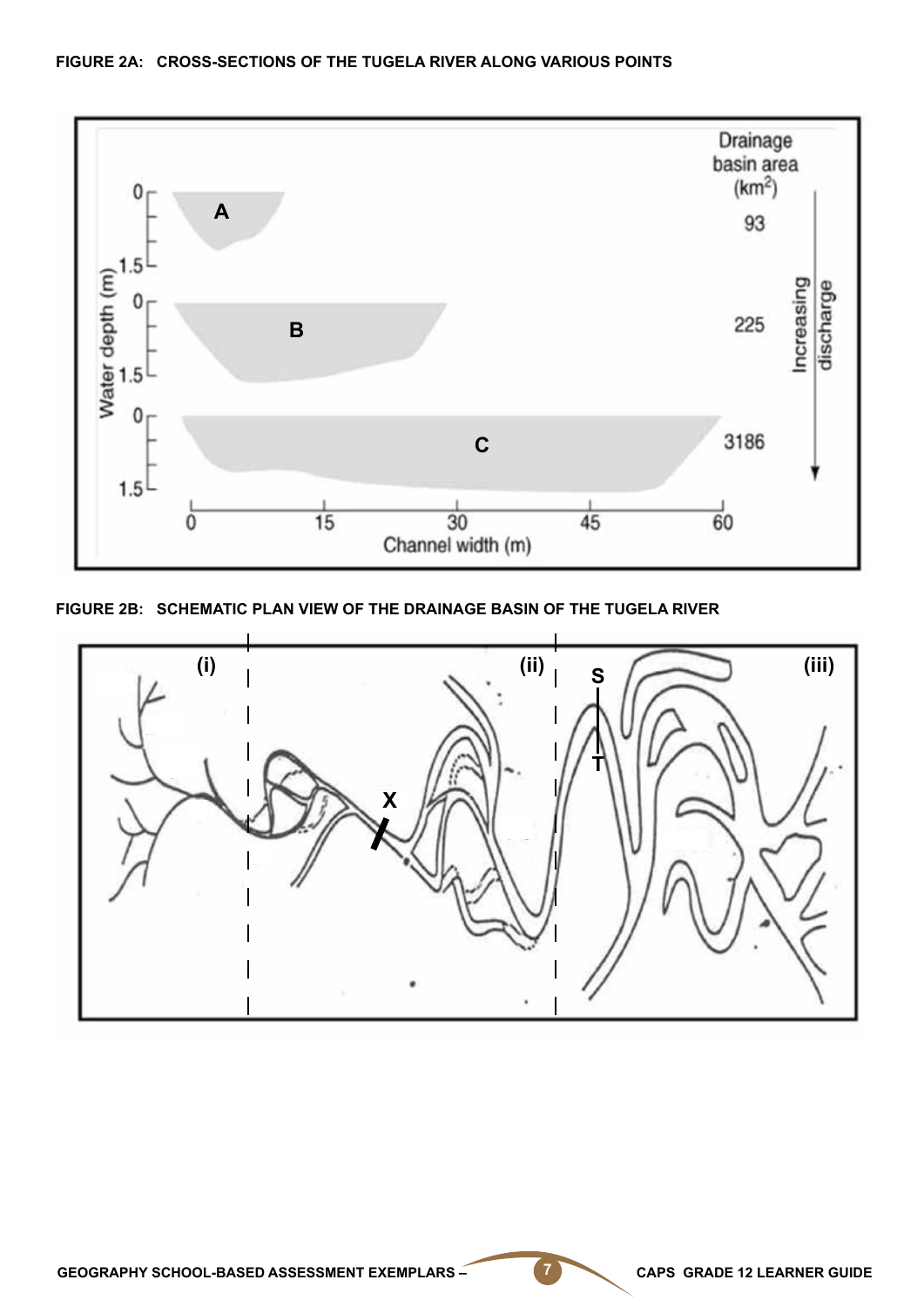#### **4.1.2** *Exemplar: Data-handling task 2*

- • Curriculum content: People and their needs (gross domestic product, industrial areas, industrial development zones [IDZ])
- Compliant with CAPS.
- May be tested in the NCS and CAPS final external examination.
- One (1) data-handling task must be done.

1.1.1 Define the following terms:

# **GRADE 12 SBA (CAPS 2014) DATA-HANDLING TASK PEOPLE AND THEIR NEEDS**

#### **TIME: 1 hour (60 minutes) MARKS: 60**

#### **QUESTION 1**

1.1 Refer to FIGURES 1A and 1B and answer the questions that follow.

|     | Gross domestic product<br>(1 x 2)<br>(a)                                                                                                                                                                                                                                       | (2)  |
|-----|--------------------------------------------------------------------------------------------------------------------------------------------------------------------------------------------------------------------------------------------------------------------------------|------|
|     | Balance of trade<br>(1 x 2)<br>(b)                                                                                                                                                                                                                                             | (2)  |
| 1.2 | Identify the largest and the smallest contributor to the South African GDP.<br>$(2 \times 2)$                                                                                                                                                                                  | (4)  |
| 1.3 | Use FIGURE 1B to describe the trend of the South African GDP from 2010 to 2012.<br>(1 x 2)                                                                                                                                                                                     | (2)  |
| 1.4 | How will the trend mentioned in QUESTION 1.3 affect South Africa's Balance of Trade?<br>(1 x 2)                                                                                                                                                                                | (2)  |
| 1.5 | Which economic activity (primary, secondary or tertiary) in FIGURE 1A accounts for the existing trend mentioned in<br>QUESTION 1.3?<br>$(1 \times 2)$                                                                                                                          | (2)  |
| 1.6 | Discuss the relationship between the percentage contributed by agriculture to the South African GDP and food security<br>in the country.<br>$(2 \times 2)$                                                                                                                     | (4)  |
| 1.7 | FIGURE 1A indicates that the agricultural sector contributes a very small percentage to the GDP. Write a short paragraph<br>(approximately 12 lines) in which you account for the small contribution of the agricultural sector to the South African<br>GDP.<br>$(6 \times 2)$ | (12) |
|     |                                                                                                                                                                                                                                                                                | [30] |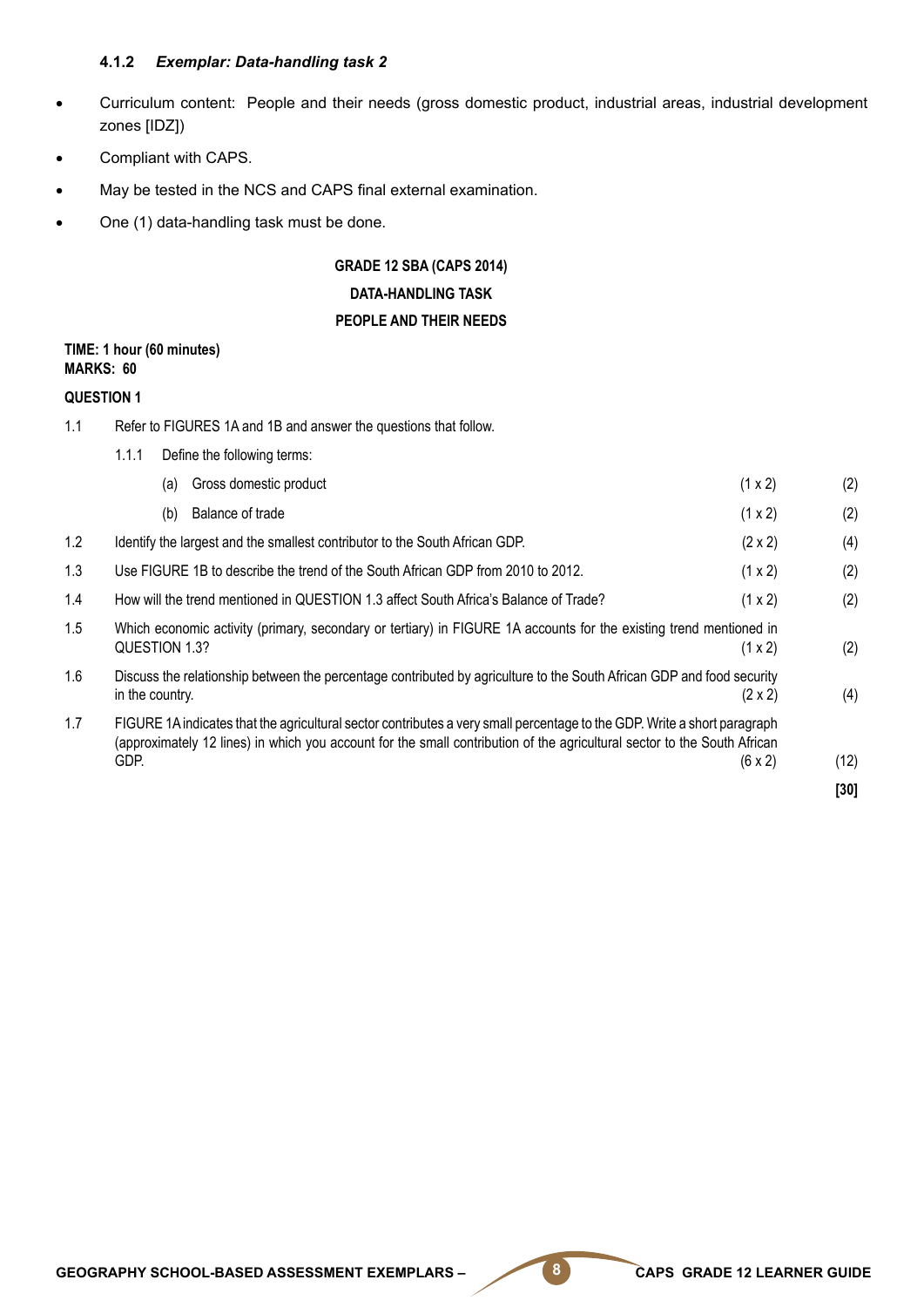| <b>QUESTION 2</b> |                                                                                                                                                                                                     |        |
|-------------------|-----------------------------------------------------------------------------------------------------------------------------------------------------------------------------------------------------|--------|
|                   | Refer to FIGURE 2 before answering the questions below.                                                                                                                                             |        |
| 2.1               | Write down the correct names for the industrial areas marked $B$ and $D$ .<br>$(2 \times 2)$                                                                                                        | (4)    |
| 2.2               | (1 x 2)<br>Identify the largest of the four industrial areas visible in FIGURE 2.                                                                                                                   | (2)    |
| 2.3               | Explain any TWO factors that have led to the growth and development of the industrial area referred to in QUESTION<br>2.2.<br>$(2 \times 2)$                                                        | (4)    |
|                   |                                                                                                                                                                                                     | $[10]$ |
| <b>QUESTION 3</b> |                                                                                                                                                                                                     |        |
|                   | Refer to FIGURE 3 before answering the questions below.                                                                                                                                             |        |
| 3.1               | What is an IDZ?<br>(1 x 2)                                                                                                                                                                          | (2)    |
| 3.2               | Name the province in which the Coega IDZ is located.<br>(1 x 2)                                                                                                                                     | (2)    |
| 3.3               | Briefly describe TWO aims for the development of the Coega IDZ.<br>$(2 \times 2)$                                                                                                                   | (4)    |
| 3.4               | As a manufacturer of heavy earth-moving equipment for sale in Asia, explain what would encourage you to open a<br>factory in the Coega IDZ.<br>$(2 \times 2)$                                       | (4)    |
| 3.5               | Suppose you are a South African government official responsible for economic development. State FOUR incen-<br>tives you would use to attract foreign investors to the Coega IDZ.<br>$(4 \times 2)$ | (8)    |
|                   |                                                                                                                                                                                                     | [20]   |
|                   | <b>GRAND TOTAL:</b>                                                                                                                                                                                 | 60     |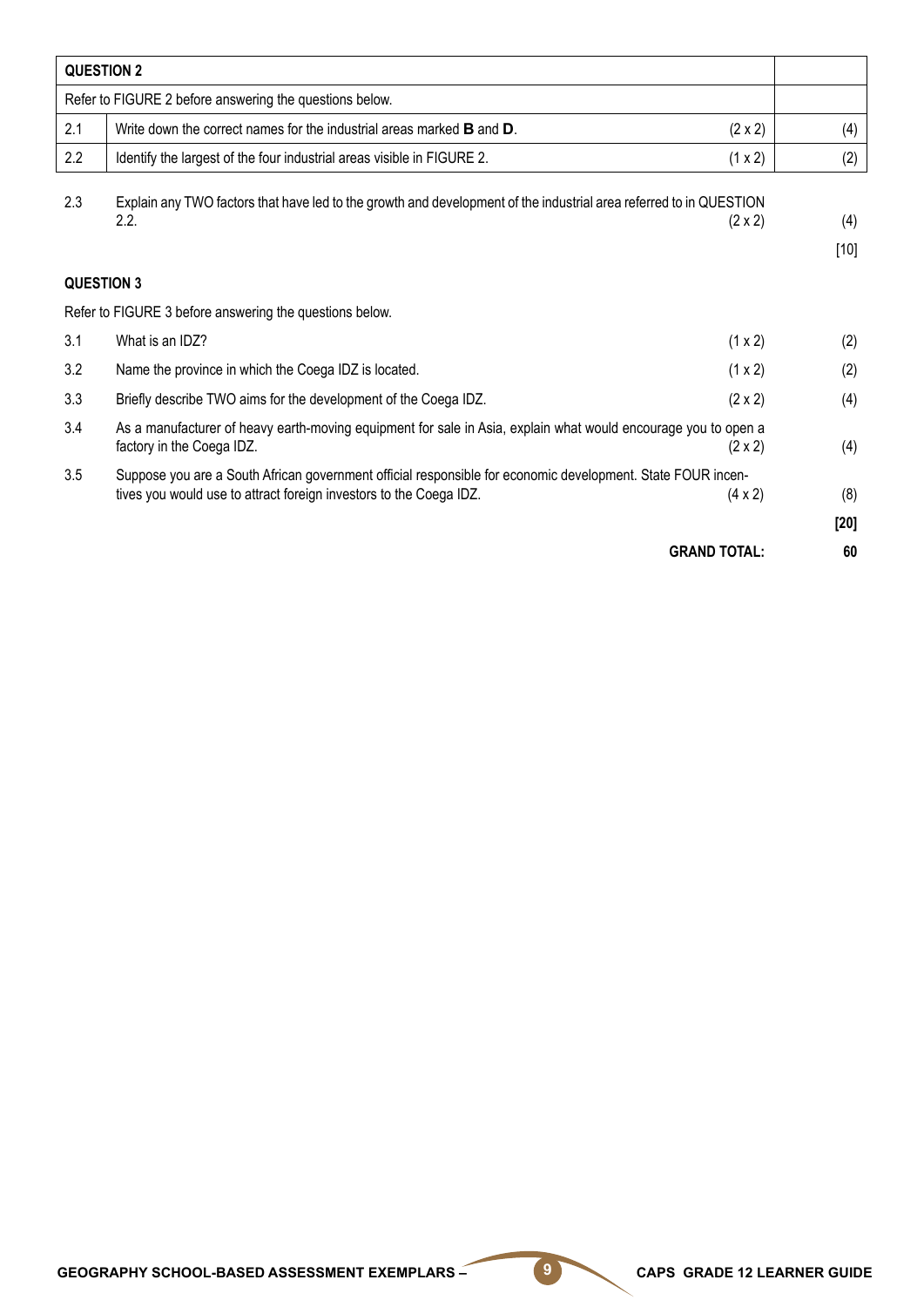#### **FIGURE 1A: PERCENTAGE CONTRIBUTION OF MAIN SECTORS TO THE GDP**





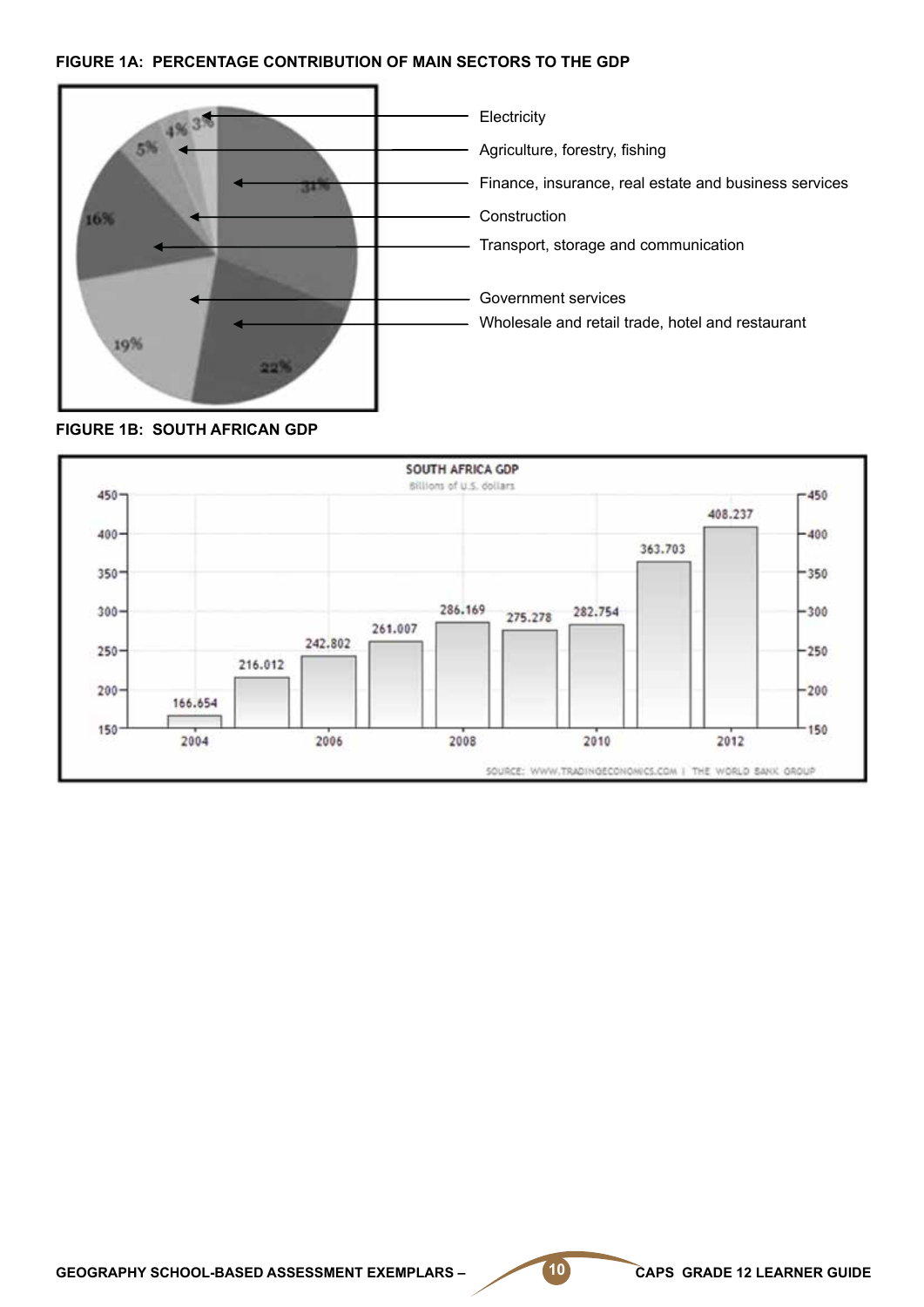#### **FIGURE 2: INDUSTRY AND MINING IN SOUTH AFRICA**



#### **FIGURE 3: COEGA IDZ**

#### **THE COEGA INDUSTRIAL DEVELOPMENT ZONE**

The Coega Development Corporation (CDC) is a state-owned entity formed in 1999. It was mandated to develop and operate the Coega Industrial Development Zone (IDZ), which is located adjacent to the modern deep-water port facility, Port of Ngqura.

The Coega Industrial Development Zone (Coega IDZ), located close to the bustling Nelson Mandela Bay Metropolitan Municipality, is South Africa's foremost investment hotspot for industries with a global perspective.

The Coega Development Corporation strives to improve the delivery of infrastructure in the Eastern Cape by addressing skills shortages, unemployment, constrained planning and project-management capacity as well as under-expenditure.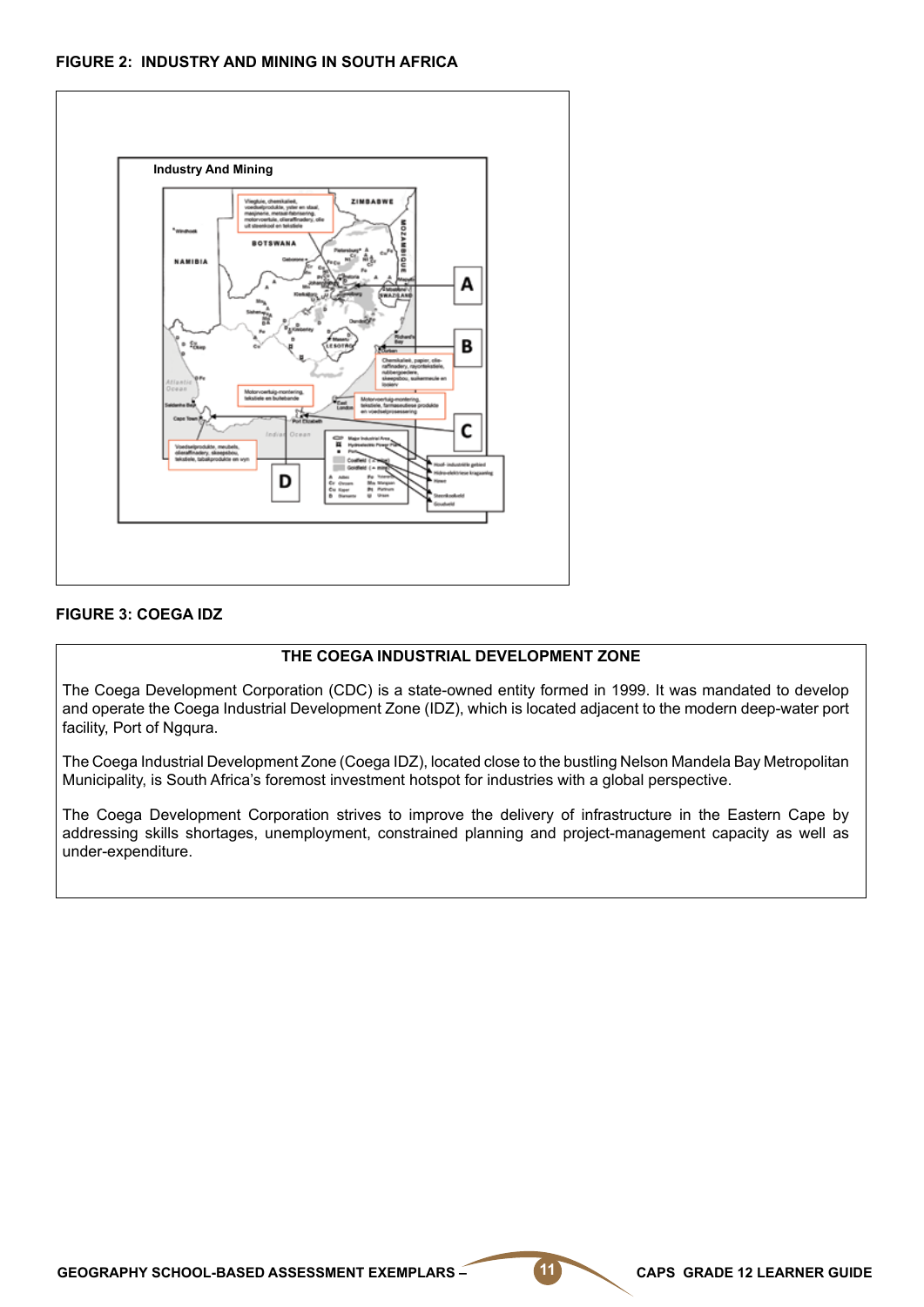#### **4.2 Term 3 – Research task**

Two examples of typical research tasks are provided below.

#### **4.2.1** *Learner guidelines for conducting research*

#### **Research framework for assessment (Guideline on administration of research task)**

| <b>RESEARCH ACTIVITIES</b>                   | <b>STEPS</b> | <b>MARKS</b> | <b>LENGTH</b>      | <b>TIMEFRAME</b> |
|----------------------------------------------|--------------|--------------|--------------------|------------------|
| Formulate the hypothesis/Problem statement   |              | 5            | 50 words           |                  |
|                                              |              |              | No more than       | One week         |
| Background information about the study area  | 2            | 6            | 75 to 100 words    |                  |
| Mapping                                      | 3            | 5            | A4 size or smaller |                  |
| Data collection                              | 4            | 6            | 75 to 100 words    | Two weeks        |
| Analysis and synthesis of data               | 5            | 15           | 300 to 450 words   |                  |
| Recommendations and possible solutions       | 6            | 6            | 75 to 100 words    | One week         |
| Conclusion – accept or reject the hypothesis | 7            | 5            | 50 words           |                  |
|                                              |              |              | No more than       |                  |
| Bibliography                                 | 8            | 4            |                    | One week         |
| Cover page                                   |              | 3            |                    |                  |
| Presentation                                 |              | 5            |                    |                  |
| <b>TOTAL</b>                                 |              | 60           |                    |                  |
| <b>Submission</b>                            | 9            |              |                    | Due date         |

In choosing a topic for research, isolate topics in specific areas in the Geography CAPS content that you have studied in Grade 12.

#### **4.2.2** *Guidelines for research*

#### **Research Task**

#### Step 1: Formulating a hypothesis/problem statement

As Geographers we seek to understand and explain the interactions amongst humans, and between humans and the environment in space and time. This is achieved by asking questions or making informed geographical decisions. This entails the development of a *hypothesis* or a *problem statement* to be tested.

- You have to choose a specific area of study where a geographical problem exists.
- During this stage, a geographical question showing a problem is asked.
- Identify the problem from a local area.
- Formulate a hypothesis or a problem statement. (Hypothesis research is used to prove that certain variables are dependent on or independent of each other. Problem statement research is only to highlight that a specific problem exists in a specific community.)
- You should then follow the steps of research to ensure that the geographical question is answered.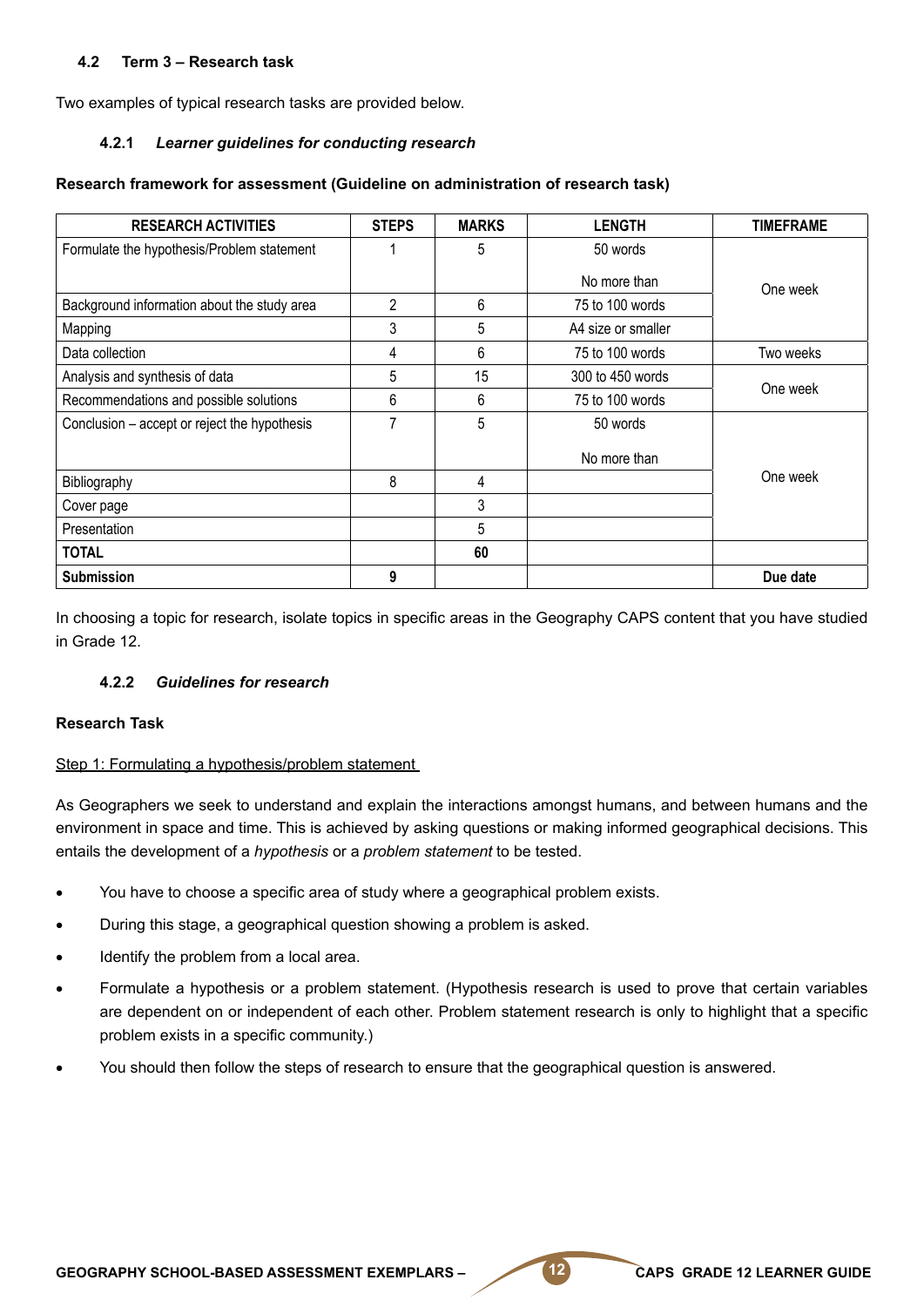#### A possible hypothesis in Settlement Geography: Rural-urban migration



Other possible hypothesis-type research examples:

- The value of property along north-facing slopes is higher than the value of property along south-facing slopes in Meyersdal, Gauteng (choose local area).
- The cause of rural-urban migration in Ndwedwe, KwaZulu-Natal (choose local area), is the lack of service delivery in the health sector.
- Climate change will impact negatively on grape farming and related industries in the Western Cape.
- The closing down of many primary schools in Lusikisiki (Eastern Cape) (choose a local area) is due to a decline of the population in the age group 7 to 15 years.
- The poor condition of roads (specify the names of the roads) leading to/in Harrismith, Free State (choose local area), is due to the lack of proper planning by the local municipality.
- The impact of building a dam along the Jukskei River in Gauteng (choose local area) upstream of Alexandra will reduce flooding and the subsequent loss of life in Alexandra.
- The e-toll system will impact negatively on the economic position of people using private transport in Gauteng.
- The e-toll system will impact positively on traffic flow to the major urban centres in Gauteng.
- Informal settlements in the Vhembe district of Limpopo have low levels of development due to the lack of provision of basic needs (choose ONE informal settlement in your local area).
- Overcrowding of informal settlements is due to the lack of proper planning by the local government (choose local area).

#### Step 2: Background information about an area of study

You must explain where in South Africa the study area is located. (This can be indicated on the map.)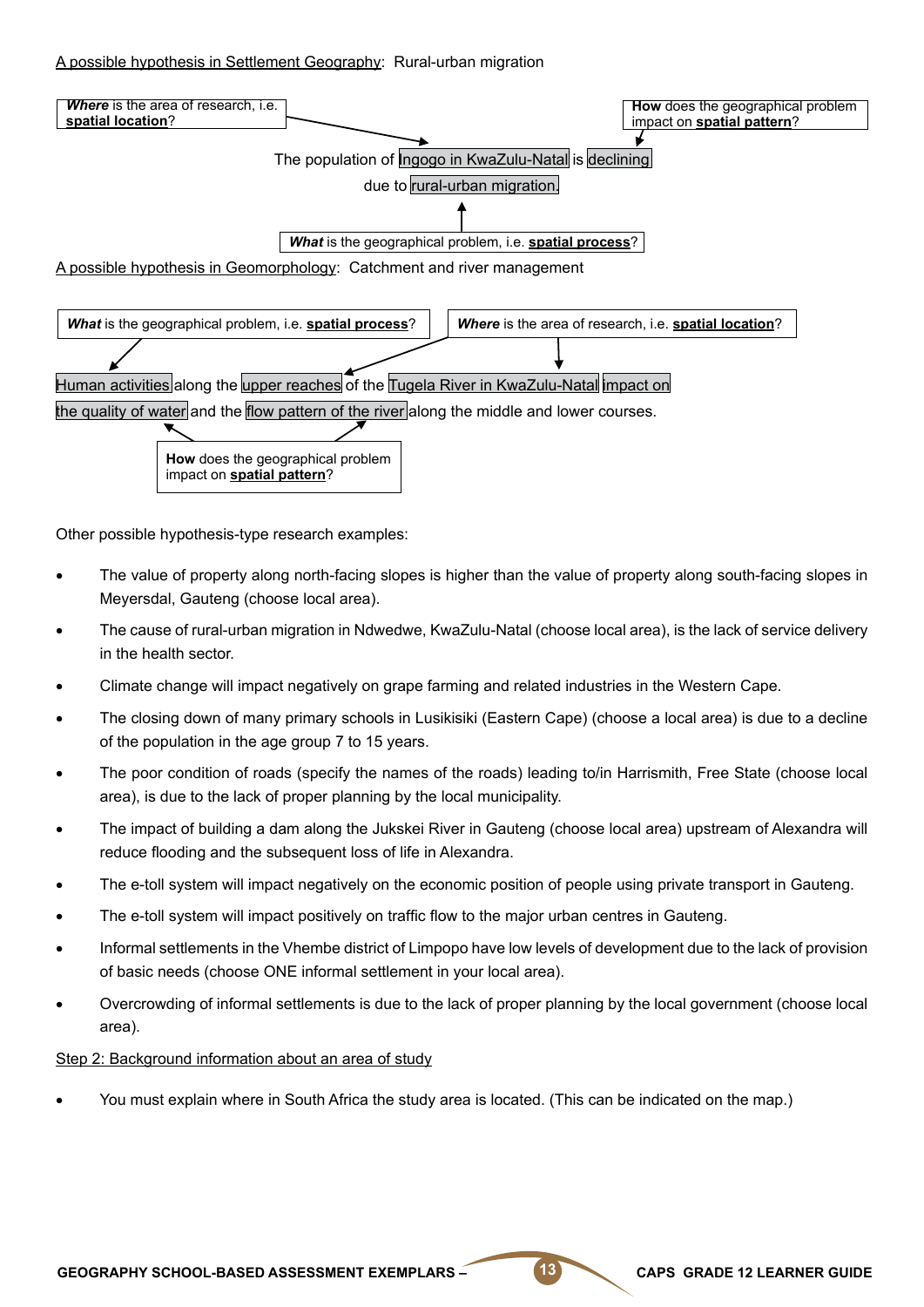- Describe the study area in terms of its exact position (degrees, minutes and seconds).
- Provide relevant information about the area, for example population of the area or climate of the area.

#### Step 3: Mapping

- You must provide a map of the area in question.
- During this stage you must create a buffer zone around the area where the geographical problem exists.
- The map should have a clear legend/key and must be drawn to scale. The scale must be indicated on the map.
- If the map used covers a wider area, buffer zones around the area of study should be created.
- The map used should be the most recent map of the study area.

#### Step 4: Methods of data collection

- (a) PRIMARY DATA SOURCES
- The use of questionnaires
- **Interviews**
- **Observations**
- **Field trips**
- (b) SECONDARY DATA SOURCES
- Newspaper articles
- Government department statistics
- **Books**
- **Internet**

#### Step 5: Analysis and synthesis of data

- Use collected data now to formulate a discussion around the existing geographical problem.
- At this stage you should represent some of the information graphically where necessary, for example graphs and sketches.
- Analyse graphic information during this stage.

#### Step 6: Recommendations and possible solutions

- You should now make recommendations to solve the geographical problem in question.
- You should present your original and realistic opinions as far as you possibly can.

#### Step 7: Conclusion – accept or reject the hypothesis

- You should now take a decision to either ACCEPT or REJECT the hypothesis.
- Give reasons for either ACCEPTING or REJECTING the hypothesis.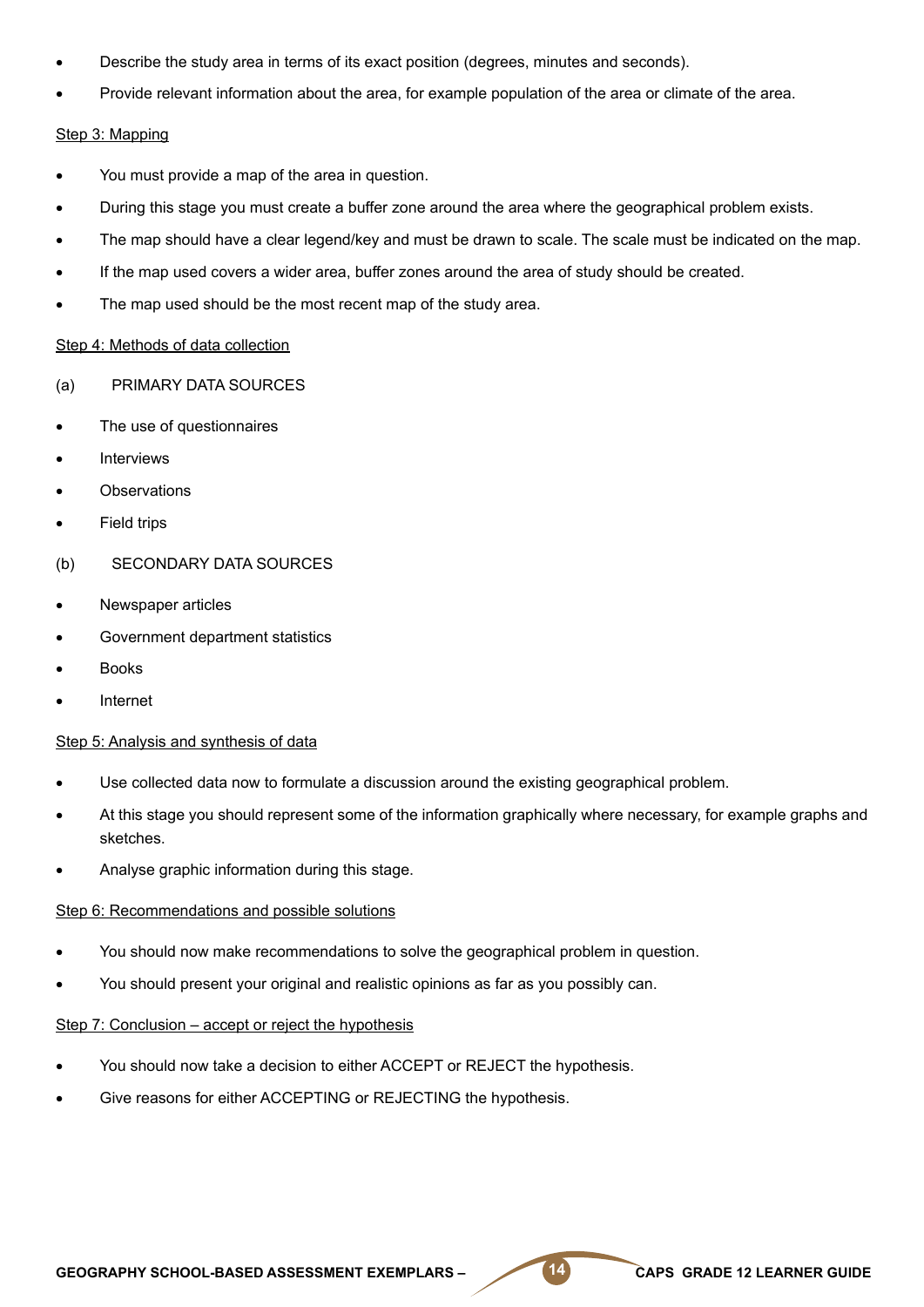#### Step 8: Bibliography

- You must include a comprehensive bibliography.
- List websites in full.
- You must include annexures of questionnaires and interviews conducted.

#### Step 9: Submission

- You must include graphs, tables, diagrams and pictures where necessary.
- On submission, ensure that a suitable cover page is included.

#### *4.2.3 Compiling a bibliography for a research task*

#### For a book:

Author (last name, initials). *Title of Book* (Publishers, Date of publication).

#### Example:

Dahl, R. *The BFG*. (Farrar, Straus & Giroux, 1982).

#### **For an encyclopaedia:**

*Encyclopaedia Title*, Edition date. Volume number, ˈArticle Titleˈ, page number(s). Example:

*Encyclopaedia Britannica,* 1997. Volume 7, ˈGorillasˈ, pp. 50–51.

#### **For a magazine:**

Author (last name first), ˈArticle Titleˈ. *Name of Magazine*. Volume number, (Date): page number(s). Example:

Jordan, Jennifer, ˈFilming at the Top of the Worldˈ. *Museum of Science Magazine*. Volume 47, No. 1, (Winter 1998): p. 11.

#### For a newspaper:

Author (last name first), ˈArticle Titleˈ. *Name of Newspaper*. City, state publication. (Date): Edition if available, Section, page number(s).

#### Example:

Powers, Ann, ˈNew Tune for the Material Girlˈ. *The New York Times*. New York, NY.

(3/1/98): Atlantic Region, Section 2, p. 34.

#### **For a website:**

Quote the name of the website in full and underline.

Example:

http://www.sahistory.org.za/topic/womens-struggle-1900-1994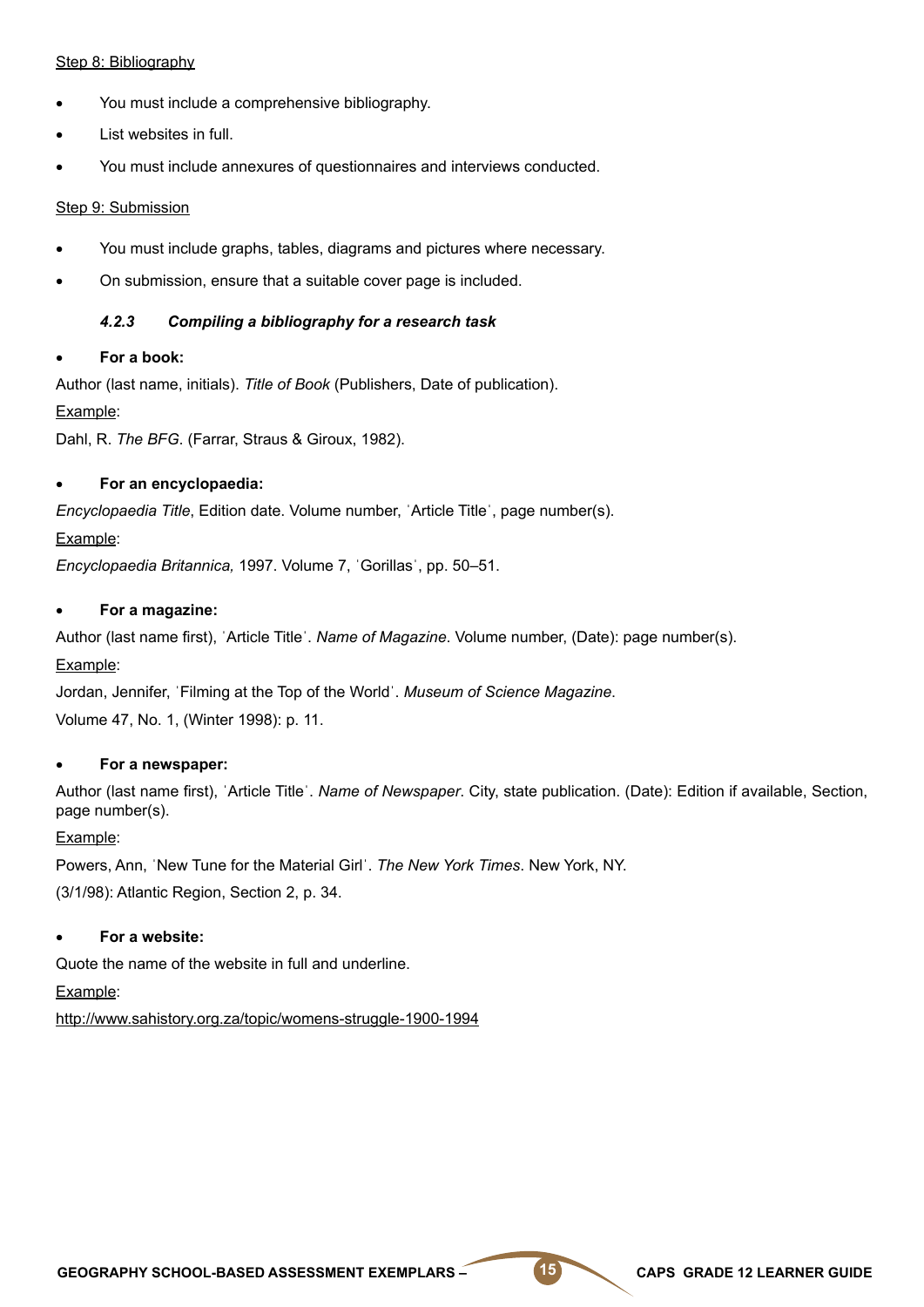#### • **For a person:**

Full name (last name first). Occupation, date of interview.

Example:

Smeckleburg, Sweets. Bus driver. 1 April 1996.

#### • **For a film/documentary:**

*Title*, Director, Distribution, Year.

Example:

*Braveheart*, Director Mel Gibson, Icon Productions, 1995.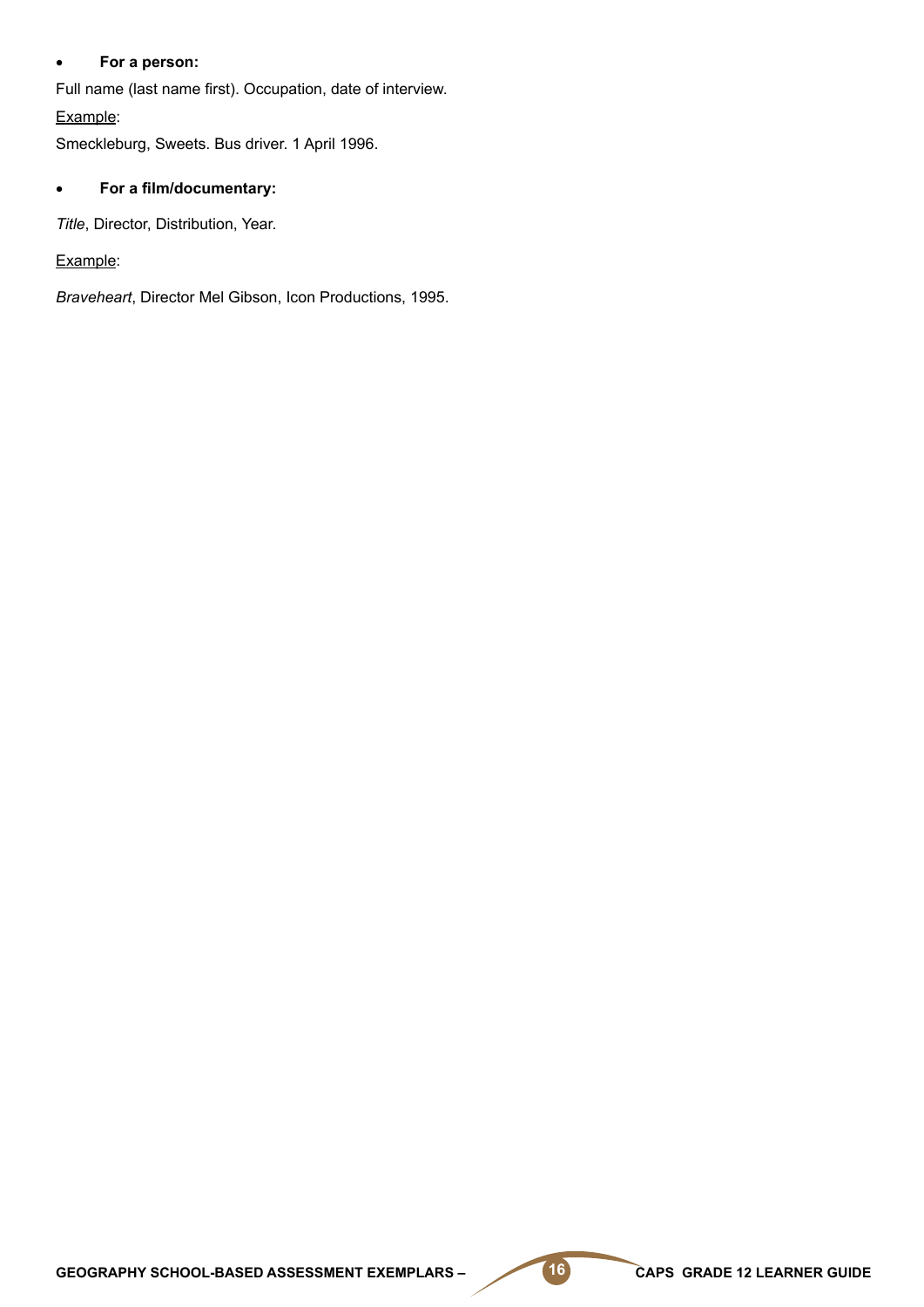#### *4.2.4 Proposed cover page for a research task*

| <b>NAME OF SCHOOL</b>     |                                                         |  |
|---------------------------|---------------------------------------------------------|--|
| <b>NAME OF LEARNER</b>    |                                                         |  |
| <b>SUBJECT</b>            |                                                         |  |
| <b>RESEARCH TOPIC</b>     |                                                         |  |
| <b>CURRICULUM CONTENT</b> |                                                         |  |
|                           |                                                         |  |
|                           |                                                         |  |
|                           |                                                         |  |
|                           |                                                         |  |
|                           |                                                         |  |
|                           |                                                         |  |
|                           |                                                         |  |
|                           |                                                         |  |
|                           |                                                         |  |
|                           |                                                         |  |
|                           |                                                         |  |
|                           |                                                         |  |
|                           | Design cover suitable for research topic and place here |  |
|                           |                                                         |  |
|                           |                                                         |  |
|                           |                                                         |  |
|                           |                                                         |  |
|                           |                                                         |  |
|                           |                                                         |  |
|                           |                                                         |  |
|                           |                                                         |  |
|                           |                                                         |  |
|                           |                                                         |  |

#### **STATEMENT OF AUTHENTICITY**

**I hereby declare that ALL pieces of writing contained in this research task are my own original work and that if I made use of any source, I have duly acknowledged it.** 

| Learner's signature: |  | Date: |  |
|----------------------|--|-------|--|
|----------------------|--|-------|--|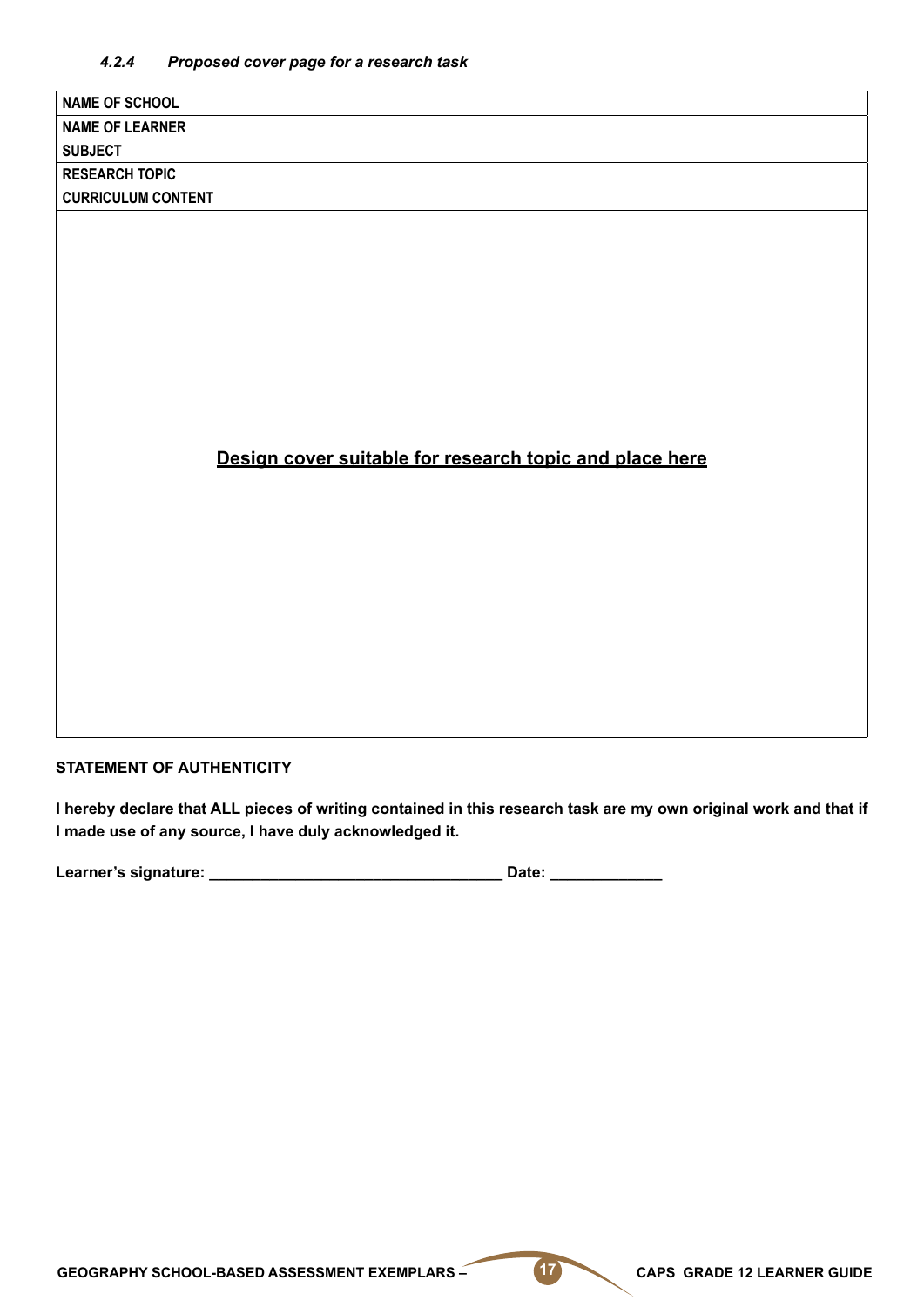#### *4.2.5 Exemplar: Research task 1*

- Curriculum content: Key human-environment interactions in urban areas: People and places inner-city problems
- Compliant with CAPS.
- May be tested in the CAPS final external examination.
- One (1) research task must be done.

#### **CRIME IN THE INNER CITY**

South African cities attract thousands of new residents every year in search of work and a better life. The housing shortage, along with a shortage of housing subsidies, means that for many South Africans there is no alternative but to live in informal housing and shack settlements. The rapid increase in informal settlements around the cities in South Africa has resulted in an increase in crime rates in the inner city.

The inner city is a part of the urban settlement that is found in the commercial zone. Inner city problems are a characteristic of old, established cities. In the case of South Africa, cities like Johannesburg, Pretoria, Cape Town, Durban and Port Elizabeth are good examples of urban settlements that experience problems in the inner city.

Compile your research by completing the activities outlined below.

#### Step 1: Formulate the hypothesis/problem statement

Formulate your own hypothesis based on a problem you have identified, for example:

The increasing number of informal settlements (choose localised informal settlement) in and around urban areas in South Africa has resulted in higher crime rates within the inner city due to higher unemployment. (Focus: More people in surrounding informal settlements result in unemployment causing people to turn to crime.)

#### Step 2: Background information about the study area

Give a brief introduction and description (background information) of the city (study area) you have selected in terms of:

- **Historical background**
- **Population**
- Description of the location of informal settlements in relation to the inner city
- Other relevant statistical information

#### Step 3: Mapping

- Provide a map showing the position of the informal settlement in relation to the city that you have identified for your research task. (It is easier to choose your local area as an area of study.)
- The map should clearly indicate buffer zones where informal settlements are located.
- The map should include areas of the city that are regarded as crime 'hotspots'.
- The map must have a clear legend/key.
- The scale of the map must be indicated.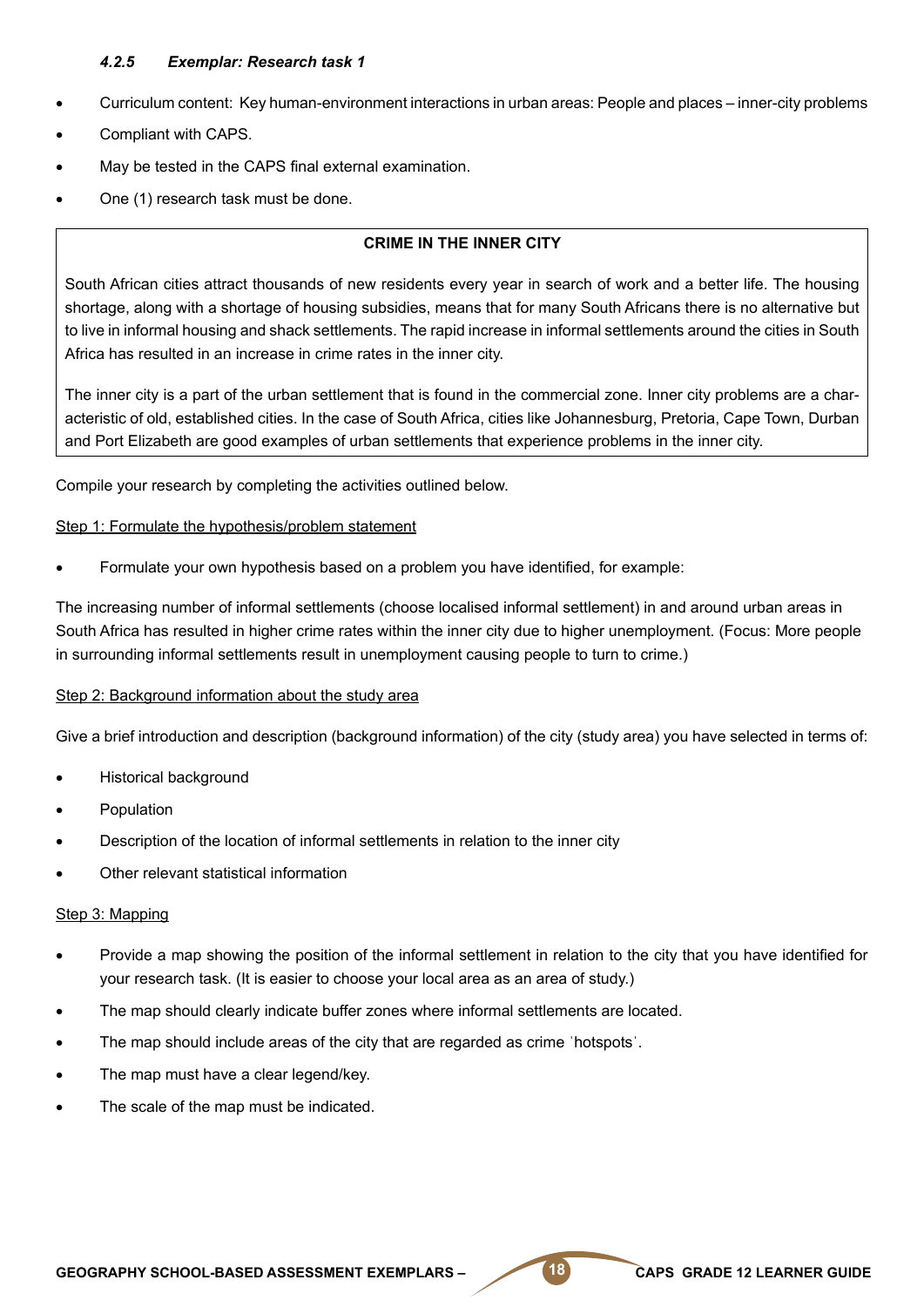#### Step 4: Data collection

Collect data using at least THREE methods, for example:

- **Questionnaires**
- **Interviews**
- **Field trips**
- Photographs and maps
- Literature research (newspapers, magazines, books, et cetera)
- Internet research

#### Step 5: Analysis and synthesis of data

- Analyse the data that you have collected, and formulate a report on your findings. Support your findings with graphs, photos, et cetera.
- Briefly discuss how the existence of informal settlements contributes to crime in the inner city.
- Briefly discuss the contribution of high unemployment rates in the informal settlement to crime in the inner city.

#### Step 6: Recommendations and solutions

Provide suitable recommendations and solutions to the problem.

#### Step 7: Conclusion – accept or reject the hypothesis

- Based on your findings in Step 5, you may either ACCEPT or REJECT the hypothesis.
- Give reasons for your conclusion.

#### Step 8: Bibliography

Compile a bibliography for your research. If you have done any Internet research, you must provide the website(s) that you have used in full.

#### Step 9: Submission

- Collate all your information.
- Include a table of contents.
- Ensure that you include a copy of the questionnaire and/or questions asked in your interviews as annexures.
- Design a suitable cover sheet.
- Submit your research.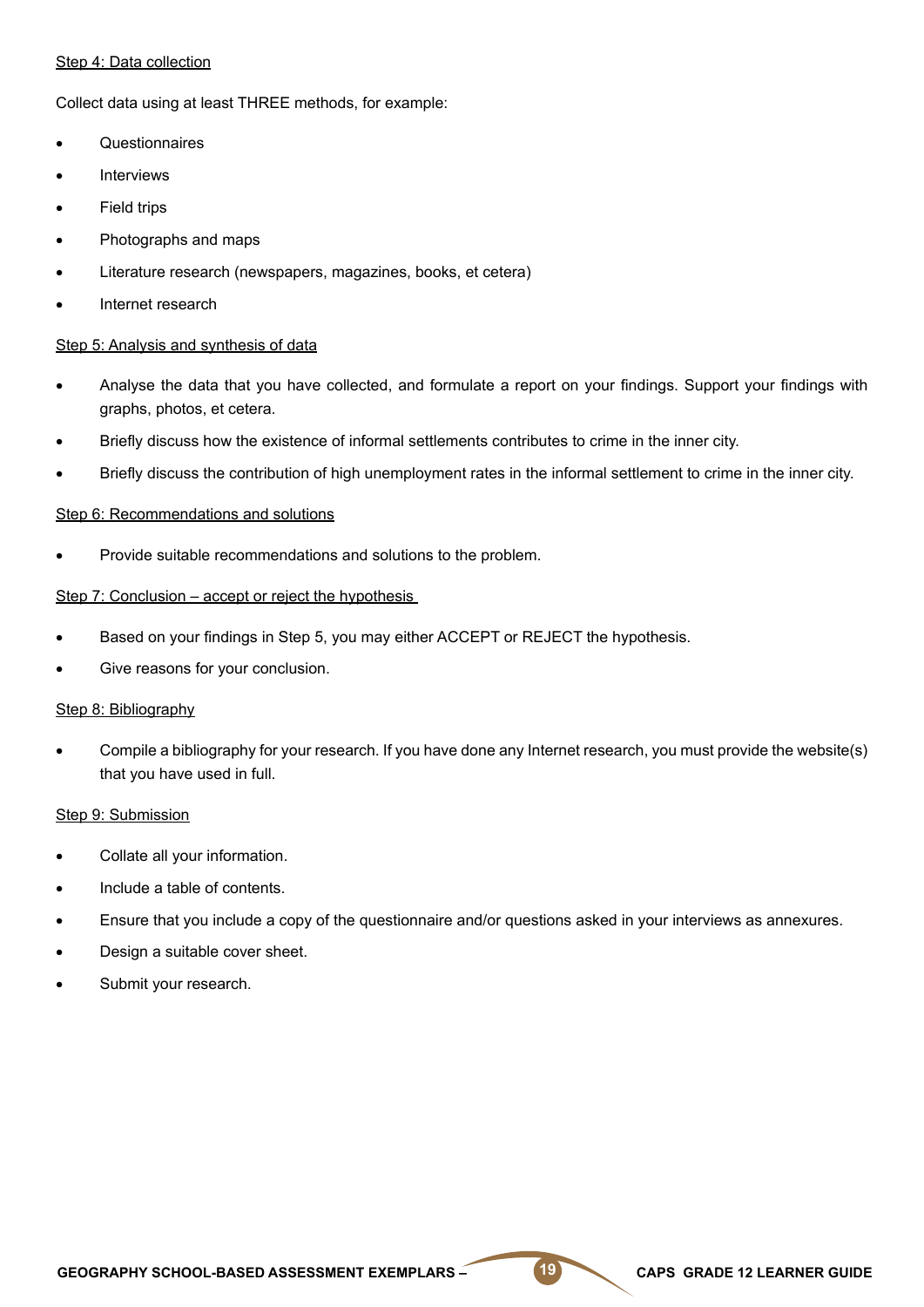#### *4.2.6 Exemplar: Research task 2*

- Curriculum content: Physical Geography (fluvial processes)
- Compliant with CAPS.
- May be tested in the CAPS final external examination.
- One (1) research task must be done.

#### **THE IMPACT OF HUMAN ACTIVITIES ON RIVERS**

Rivers obtain water from surface run-off and ground water of their drainage basins. Activities taking place in the drainage basin affect the quality of water in the river.

Humans impact on rivers in many ways. The flow of harmful substances produced by humans causes many kinds of changes in rivers and aquatic environments. Often human actions also change the river flow or the shape of the river bed.

When humans settle in a river's catchment area, they often change the land surface and even the river itself. These changes can impact on the drainage basin in different ways. The amount of water reaching the river may be considerably reduced. River response times may be modified, for example storm water may reach the river faster than before.

Choose a river close to your school or where you live as an area of study, and conduct your research by following the steps outlined below.

#### Step 1: Formulate the hypothesis/problem statement

Formulate your own hypothesis based on a problem you have identified, for example:

**Human activities impact negatively on the quality of water and the flow pattern in the upper reaches/course of the Blood River in Limpopo.**

#### Step 2: Background information about the river under study

- Describe the provincial location of the river.
- Climate particularly the amount of rainfall that is received.
- **Vegetation**
- Relief and topography
- Underlying rock structure
- Specify the river type, for example permanent, periodic.
- Describe the river stage (youth, mature or old age) at your study area.

#### Step 3: Mapping

- Provide a map showing the river being studied and the adjacent settlements.
- Create a clear buffer zone at the part of the river that is being studied.
- The map should have a clear key/legend.
- Indicate the scale of the map.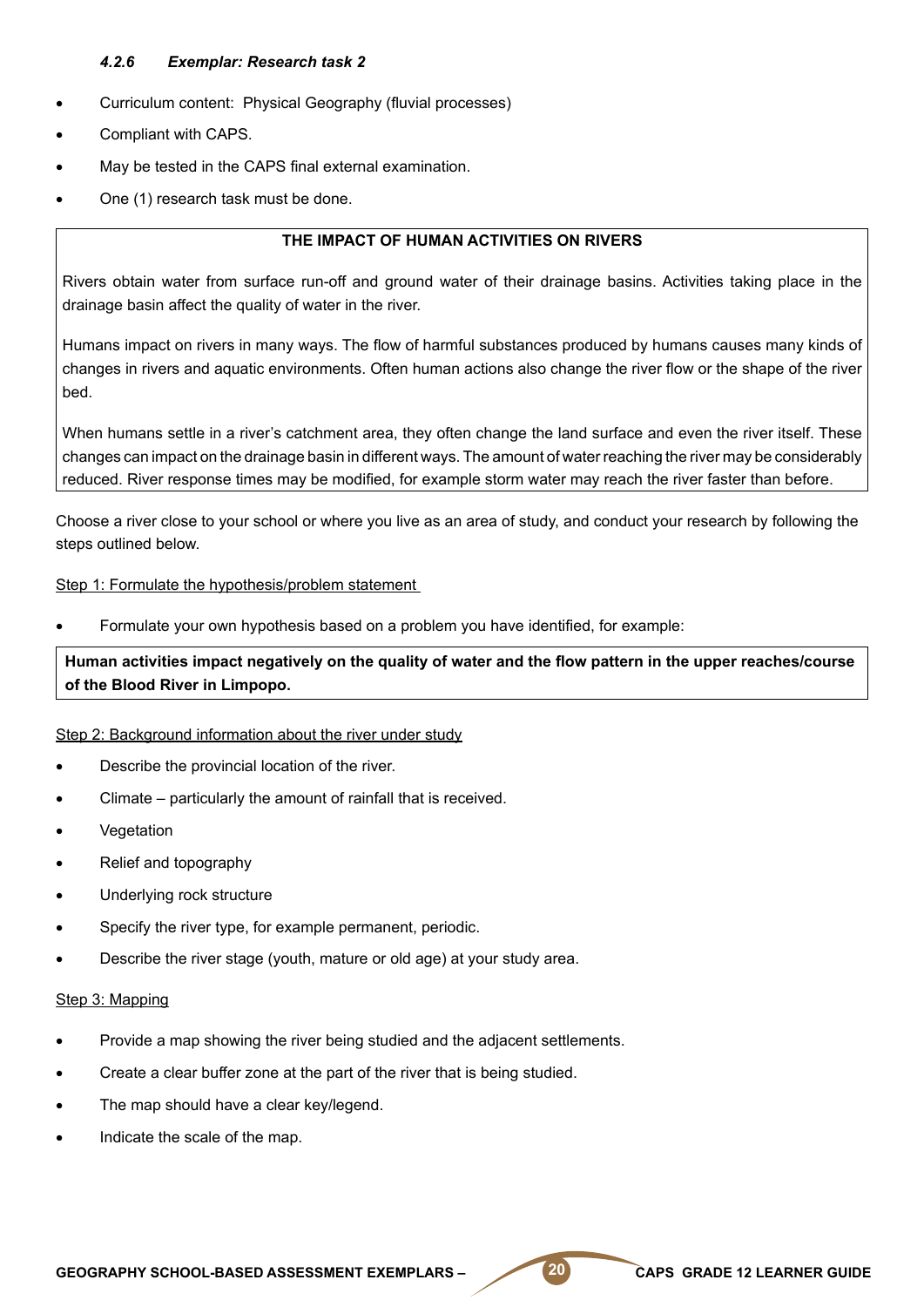#### Step 4: Data collection

Collect data using at least THREE methods, for example:

- **Questionnaires**
- **Interviews**
- **Field trips**
- Photographs and maps
- Literature research (newspapers, magazines, books, et cetera)
- Internet research

#### Step 5: Analysis and synthesis of data

- Analyse the data that you have collected, and formulate a report on your findings. Support your findings with graphs, photos, et cetera.
- Use the above sets of data collected to determine the extent to which the river is affected by human activities.
- Explain in detail how the identified human activities impact on the quality of water and the flow pattern of the river.

#### Step 6: Recommendations and solutions

- In your opinion as a researcher, what would be the possible solution(s) to the negative impact caused by human activities in the river?
- Make long-term recommendations to the government department(s) leading to legislature to protect the river.

#### Step 7: Conclusion – accept or reject the hypothesis

- Based on your findings in Step 5, you may either ACCEPT or REJECT the hypothesis.
- Give reasons for your conclusion.

#### Step 8: Bibliography

Compile a bibliography for your research. If you have done any Internet research, you must provide the website(s) that you have used in full.

#### Step 9: Submission

- Collate all your information.
- Include a table of contents.
- Ensure that you include a copy of the questionnaire and/or questions asked in your interviews as annexures.
- Design a suitable cover sheet.
- Submit your research.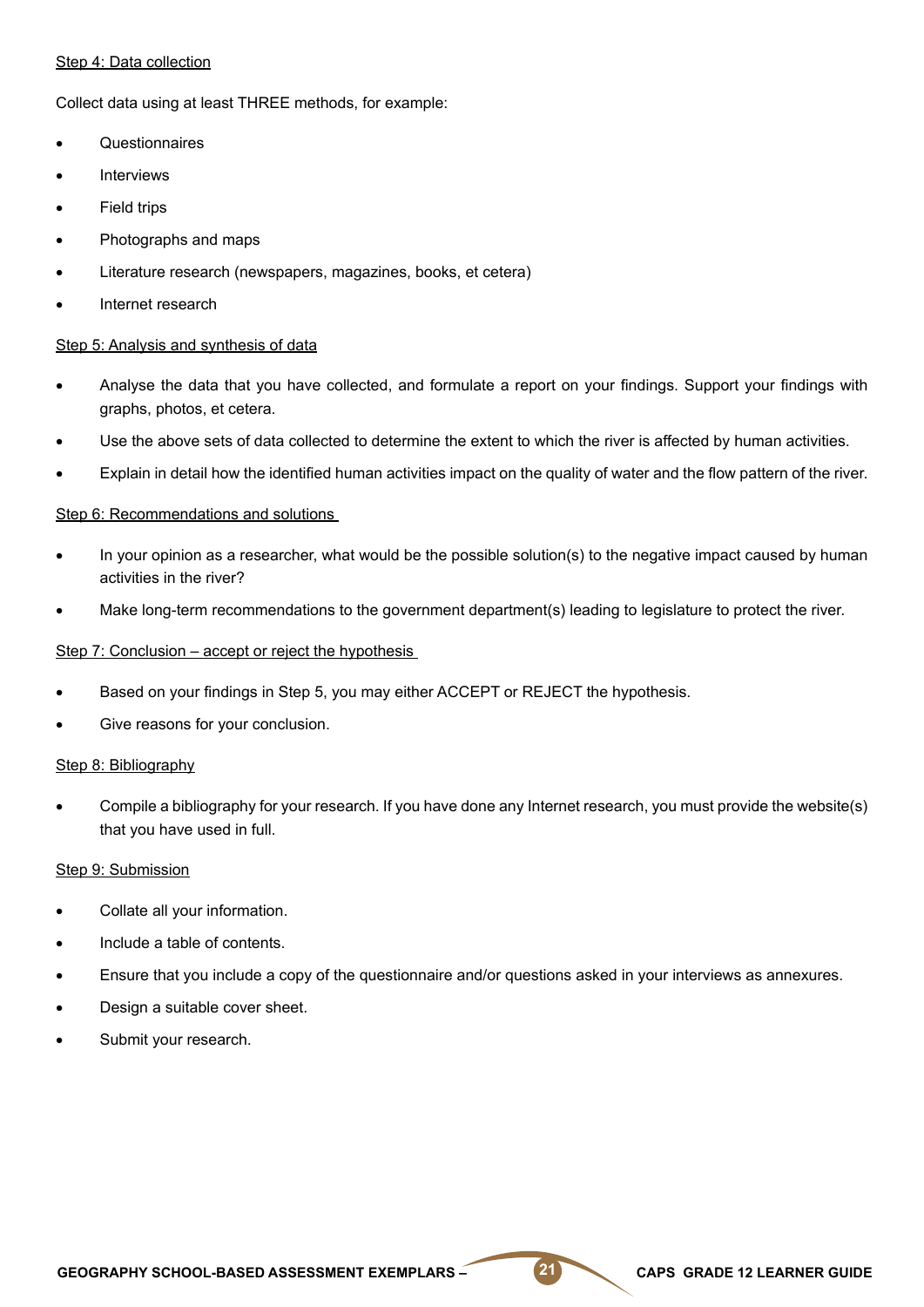# **NAME OF LEARNER: \_\_\_\_\_\_\_\_\_\_\_\_\_\_\_\_\_\_\_\_\_\_\_\_\_\_\_\_\_\_\_\_\_\_\_\_\_\_\_\_\_\_\_\_\_\_\_\_\_\_\_\_\_\_\_\_\_GRADE: \_\_\_\_\_\_\_\_\_\_**

# **CURRICULUM TOPIC: \_\_\_\_\_\_\_\_\_\_\_\_\_\_\_\_\_\_\_\_\_\_\_\_\_\_\_\_\_\_\_\_\_\_\_\_\_\_\_\_\_\_\_\_\_\_\_\_\_\_\_\_\_\_\_\_\_\_\_\_\_\_\_\_\_\_\_\_\_\_\_\_\_\_**

# **RESEARCH TOPIC: \_\_\_\_\_\_\_\_\_\_\_\_\_\_\_\_\_\_\_\_\_\_\_\_\_\_\_\_\_\_\_\_\_\_\_\_\_\_\_\_\_\_\_\_\_\_\_\_\_\_\_\_\_\_\_\_\_\_\_\_\_\_\_\_\_\_\_\_\_\_\_\_\_\_**

| <b>MARK</b>                                                        | 1                                                                                                                              | $2 - 3$                                                                                                                                                                                          | $4 - 5$                                                                                                                                                                    |                                                                                                                            |                                                                                                                                                                                                               | <b>Educator</b><br><b>Mark</b> | <b>Moderator</b><br><b>Mark</b> |
|--------------------------------------------------------------------|--------------------------------------------------------------------------------------------------------------------------------|--------------------------------------------------------------------------------------------------------------------------------------------------------------------------------------------------|----------------------------------------------------------------------------------------------------------------------------------------------------------------------------|----------------------------------------------------------------------------------------------------------------------------|---------------------------------------------------------------------------------------------------------------------------------------------------------------------------------------------------------------|--------------------------------|---------------------------------|
| Step 1<br>Formulation<br>of<br>hypothesis/<br>problem<br>statement | Learner has not<br>understood the<br>formulation of<br>a hypothesis/<br>problem statement<br>and has merely<br>stated a topic. | Learner has formulated<br>a hypothesis/problem<br>statement for a<br>research topic and<br>is specific about an<br>area, but not about a<br>geographical problem<br>or impact of the<br>problem. | Learner has<br>formulated a<br>hypothesis/problem<br>statement that<br>accurately describes a<br>specific geographical<br>problem and its<br>impact in a specific<br>area. |                                                                                                                            |                                                                                                                                                                                                               |                                |                                 |
| <b>MARK</b>                                                        | 1                                                                                                                              | $2 - 3$                                                                                                                                                                                          | $3 - 4$                                                                                                                                                                    | $5-6$                                                                                                                      |                                                                                                                                                                                                               | <b>Educator</b><br><b>Mark</b> | <b>Moderator</b><br><b>Mark</b> |
| Step 2<br>Background<br>information                                | Unable to give<br>a description<br>or background<br>information of the<br>area being studied.                                  | Some description of an<br>area is provided with<br>limited background<br>information given.                                                                                                      | Relevant description<br>of an area of<br>study with most of<br>the background<br>information provided.                                                                     | Learner has fully<br>described the<br>study area and<br>has provided<br>the appropriate<br>background<br>information.      |                                                                                                                                                                                                               |                                |                                 |
| <b>MARK</b>                                                        | 1                                                                                                                              | $\overline{2}$                                                                                                                                                                                   | 3                                                                                                                                                                          | 4                                                                                                                          | 5                                                                                                                                                                                                             | <b>Educator</b><br><b>Mark</b> | <b>Moderator</b><br><b>Mark</b> |
| Step 3<br>Mapping                                                  | Irrelevant map<br>included with no<br>information.                                                                             | Relevant map of area<br>included with limited<br>information and no<br>legend.                                                                                                                   | Relevant map of<br>research area<br>included with<br>appropriate legend<br>and limited detail.                                                                             | Relevant research<br>area identified<br>on a map with an<br>appropriate legend,<br>appropriate labels<br>and use of scale. | Accurate map used<br>with appropriate<br>detail showing<br>accurate details<br>of buffering and<br>delineation of<br>research areas<br>with appropriate<br>information.<br>including a legend<br>and a scale. |                                |                                 |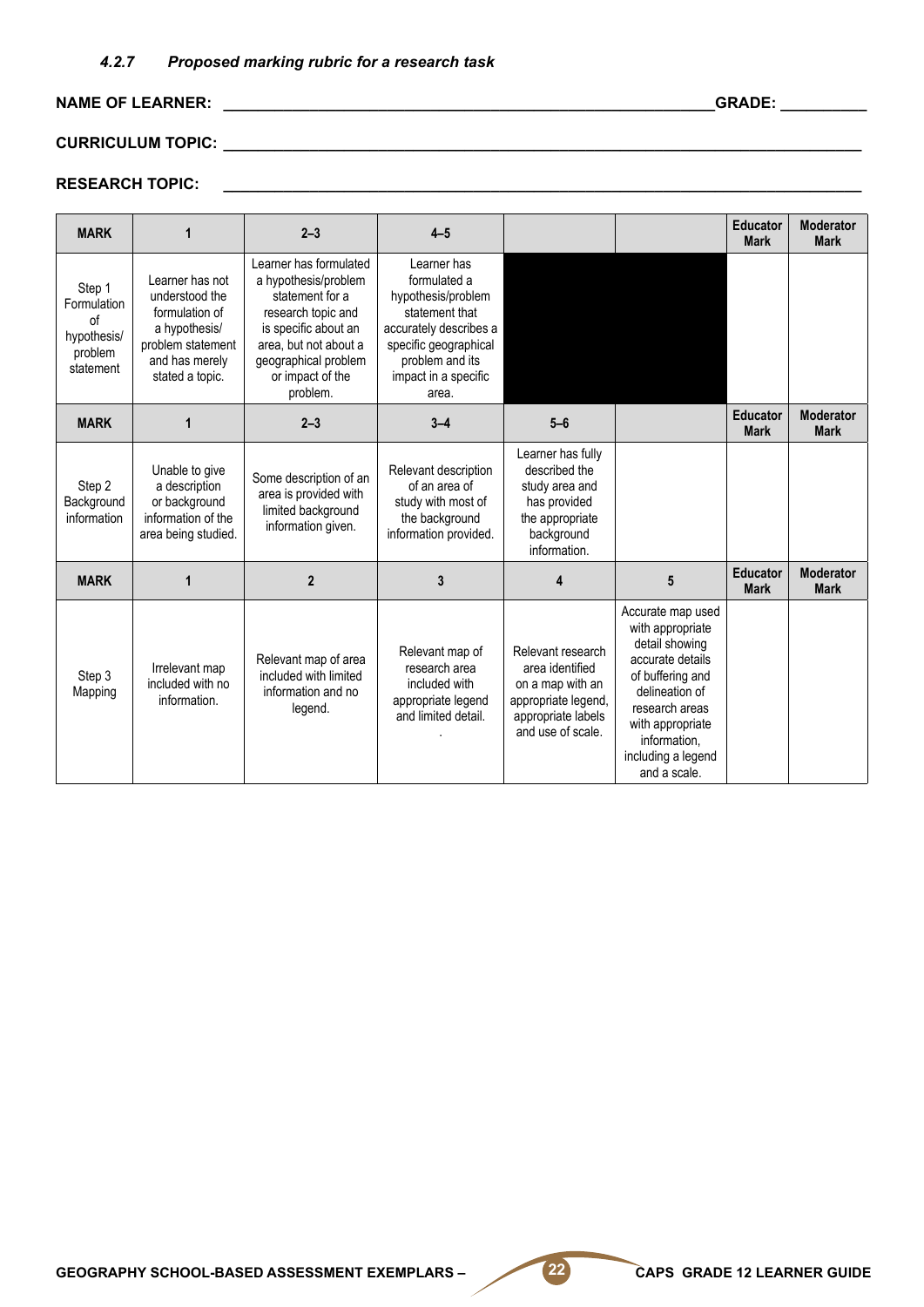| <b>MARK</b>                                 | $\mathbf{1}$                                                                                                                                          | $2 - 3$                                                                                                                                                   | $4 - 5$                                                                                                                                   | 6                                                                                                                                                  |                                                                                                                                                           | <b>Educator</b><br><b>Mark</b> | <b>Moderator</b><br><b>Mark</b> |
|---------------------------------------------|-------------------------------------------------------------------------------------------------------------------------------------------------------|-----------------------------------------------------------------------------------------------------------------------------------------------------------|-------------------------------------------------------------------------------------------------------------------------------------------|----------------------------------------------------------------------------------------------------------------------------------------------------|-----------------------------------------------------------------------------------------------------------------------------------------------------------|--------------------------------|---------------------------------|
| Step 4<br>Data collection                   | Only one primary<br>or one secondary<br>source of data is<br>used.                                                                                    | Primary and<br>secondary sources<br>of data collected<br>which inadequately<br>informs research<br>methodology.                                           | Primary and<br>secondary data<br>sources that<br>mostly enable an<br>understanding of<br>the research area<br>studied.                    | A variety of primary<br>and secondary data<br>sources collected,<br>that accurately<br>describe the<br>hypothesis.                                 |                                                                                                                                                           |                                |                                 |
| <b>MARK</b>                                 | $1 - 3$                                                                                                                                               | $4 - 6$                                                                                                                                                   | $7 - 9$                                                                                                                                   | $10 - 12$                                                                                                                                          | $13 - 15$                                                                                                                                                 | <b>Educator</b><br><b>Mark</b> | <b>Moderator</b><br><b>Mark</b> |
| Step 5<br>Analysis and<br>synthesis of data | The learner shows<br>little understanding<br>of the topic and is<br>unable to identify,<br>interpret or show<br>the effects from the<br>sources used. | The learner is able<br>to identify some<br>of the problems<br>from the sources<br>but shows limited<br>understanding of<br>interpretation and<br>effects. | The learner is<br>able to identify<br>and interpret the<br>sources in most<br>cases, but shows<br>limited ability to<br>show the effects. | The learner is<br>able to identify<br>the problems and<br>interpret all the<br>sources and is<br>able to show some<br>insight into the<br>effects. | The learner is<br>able to identify<br>the problems<br>and interpret<br>all the sources<br>and is able to<br>provide clear<br>insight into the<br>effects. |                                |                                 |
| <b>MARK</b>                                 | $\mathbf{1}$                                                                                                                                          | $2 - 3$                                                                                                                                                   | $4 - 5$                                                                                                                                   | 6                                                                                                                                                  |                                                                                                                                                           | <b>Educator</b><br><b>Mark</b> | <b>Moderator</b><br><b>Mark</b> |
| Step 6<br>Recommendations<br>and solutions  | The learner<br>is unable to<br>provide relevant<br>recommendations<br>and solutions to the<br>problem.                                                | The learner could<br>only provide some<br>recommendations<br>and solutions to the<br>problem.                                                             | The learner is<br>able to provide<br>most of the<br>recommendations<br>and solutions to the<br>problem.                                   | The learner<br>provides clear<br>insight into<br>all relevant<br>recommendations<br>and possible<br>solutions to the<br>problem.                   |                                                                                                                                                           |                                |                                 |
| <b>MARK</b>                                 | $\pmb{0}$                                                                                                                                             | $1 - 3$                                                                                                                                                   | $4 - 5$                                                                                                                                   |                                                                                                                                                    |                                                                                                                                                           | <b>Educator</b><br><b>Mark</b> | <b>Moderator</b><br><b>Mark</b> |
| Step 7<br>Conclusion                        | No conclusion<br>provided.                                                                                                                            | Conclusion provided<br>but the learner does<br>not accept or reject<br>the hypothesis/<br>problem statement.                                              | Conclusion<br>provided with an<br>acceptance or<br>rejection of the<br>hypothesis/problem<br>statement.                                   |                                                                                                                                                    |                                                                                                                                                           |                                |                                 |
| <b>MARK</b>                                 | $\bf{0}$                                                                                                                                              | $1 - 3$                                                                                                                                                   | 4                                                                                                                                         |                                                                                                                                                    |                                                                                                                                                           | <b>Educator</b><br><b>Mark</b> | <b>Moderator</b><br><b>Mark</b> |
| Step 8<br>Bibliography                      | No bibliography<br>provided.                                                                                                                          | Bibliography<br>provided is<br>incomplete.                                                                                                                | Bibliography<br>provided is correct.                                                                                                      |                                                                                                                                                    |                                                                                                                                                           |                                |                                 |
| <b>MARK</b>                                 | 0                                                                                                                                                     | $1 - 2$                                                                                                                                                   | $\mathbf{3}$                                                                                                                              |                                                                                                                                                    |                                                                                                                                                           | <b>Educator</b><br><b>Mark</b> | <b>Moderator</b><br><b>Mark</b> |
| Step 9<br>Cover page                        | No cover page is<br>provided.                                                                                                                         | Cover page is<br>provided with<br>incomplete details.                                                                                                     | Cover page<br>contains all the<br>required details.                                                                                       |                                                                                                                                                    |                                                                                                                                                           |                                |                                 |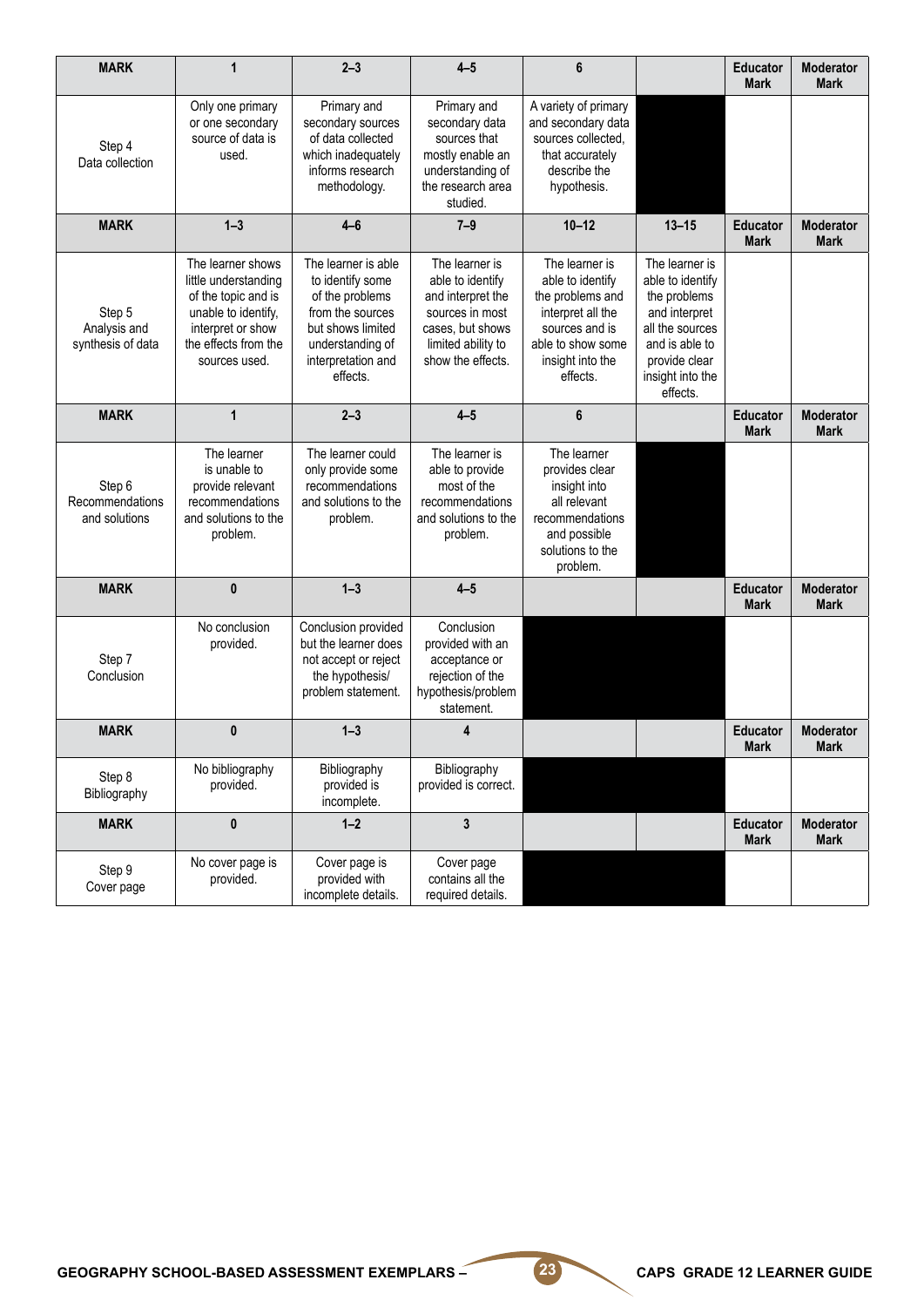| <b>MARK</b>             | $1 - 2$                                                                                                                            | $3 - 4$                                                                                                                                                                      | 5                                                                                                                                                                                                                |                            |                                              | <b>Educator</b><br><b>Mark</b> | <b>Moderator</b><br><b>Mark</b> |
|-------------------------|------------------------------------------------------------------------------------------------------------------------------------|------------------------------------------------------------------------------------------------------------------------------------------------------------------------------|------------------------------------------------------------------------------------------------------------------------------------------------------------------------------------------------------------------|----------------------------|----------------------------------------------|--------------------------------|---------------------------------|
| Step 10<br>Presentation | The research<br>information is<br>not set out well.<br>Bibliography<br>incorrect or<br>not included.<br>No cover page<br>designed. | The research<br>is set out well.<br>Steps have been<br>followed adequately.<br>Bibliography is<br>provided but not set<br>out correctly. Cover<br>page has been<br>designed. | The research is<br>logically set out. All<br>steps have been<br>followed correctly.<br>Bibliography is<br>provided and set<br>out correctly. Cover<br>page has been<br>designed and suits<br>the research topic. |                            |                                              |                                |                                 |
|                         |                                                                                                                                    |                                                                                                                                                                              |                                                                                                                                                                                                                  |                            |                                              | <b>Educator</b><br><b>Mark</b> | <b>Moderator</b><br><b>Mark</b> |
|                         |                                                                                                                                    |                                                                                                                                                                              |                                                                                                                                                                                                                  |                            | TOTAL: 60                                    |                                |                                 |
|                         |                                                                                                                                    |                                                                                                                                                                              |                                                                                                                                                                                                                  |                            | <b>SBA MARK: <math>60 \div 3 = 20</math></b> |                                |                                 |
| <b>EDUCATOR NAME:</b>   |                                                                                                                                    |                                                                                                                                                                              |                                                                                                                                                                                                                  | <b>DATE OF ASSESSMENT:</b> |                                              |                                |                                 |

**MODERATOR NAME: \_\_\_\_\_\_\_\_\_\_\_\_\_\_\_\_\_\_\_\_\_\_\_\_\_\_\_\_\_\_DATE OF MODERATION: \_\_\_\_\_\_\_\_\_\_\_\_\_\_\_\_\_\_**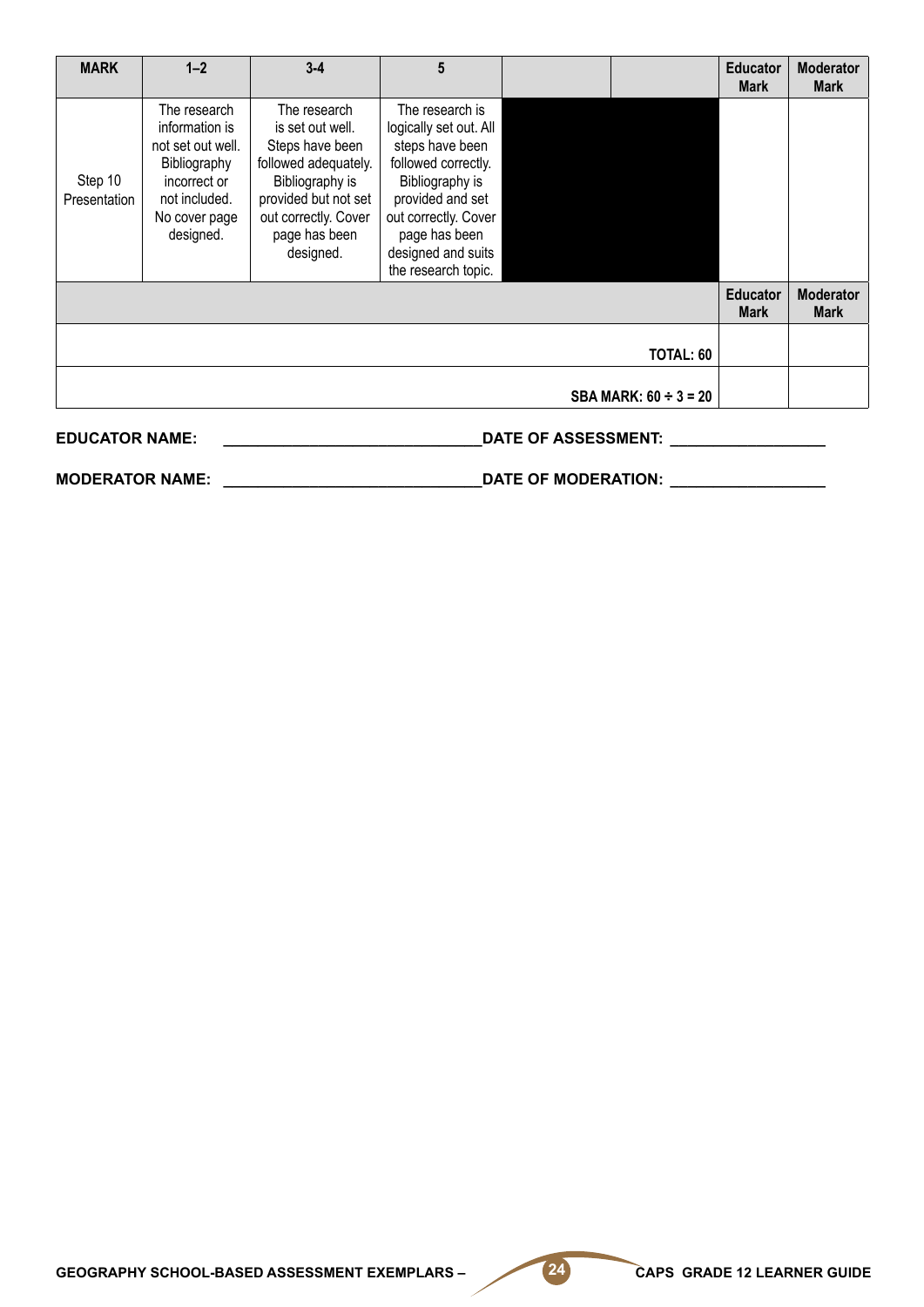# **5. CONCLUSION**

This document provides you with a framework to develop your own research task. It also provides you with a framework of expectancy for data-handling tasks. The framework for data-handling tasks can also be used to prepare for external examinations where data-handling-type questions can be asked.

A clear guideline has been developed on how to conduct research. This guideline can be applied to any topic within the CAPS in which you wish to conduct research. The marking rubric that has been included will also provide you with a clear guide on the time that should be spent on the various phases of doing research.

The high standard of these tasks will provide a platform for you to develop skills such as research, interpretation of resources, integration of resources and graphs, all skills required for the final external Geography examination. These are also skills that can be put to use at a later stage in your life.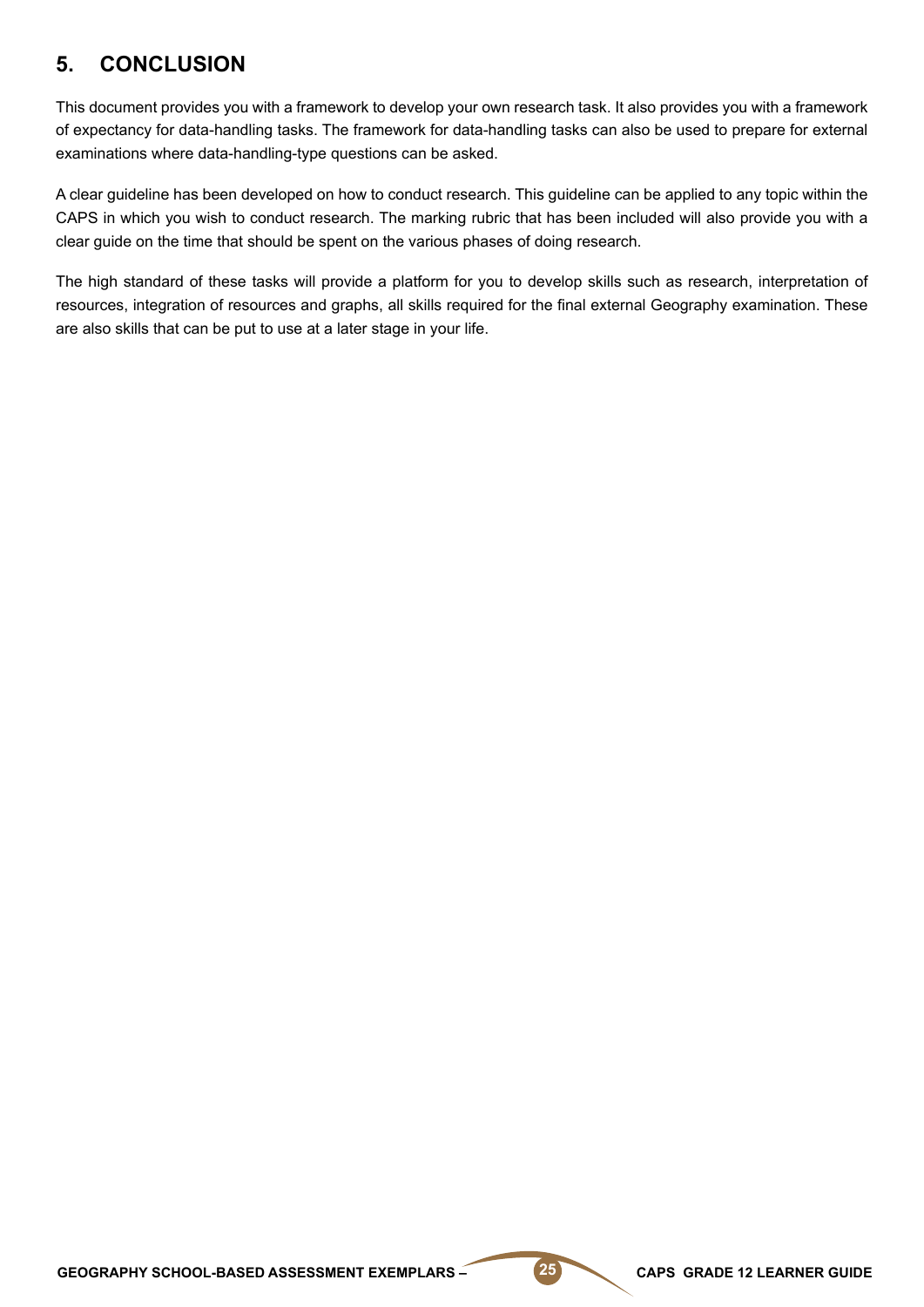| <b>Notes</b> |  |
|--------------|--|
|              |  |
|              |  |
|              |  |
|              |  |
|              |  |
|              |  |
|              |  |
|              |  |
|              |  |
|              |  |
|              |  |
|              |  |
|              |  |
|              |  |
|              |  |
|              |  |
|              |  |
|              |  |
|              |  |
|              |  |
|              |  |
|              |  |
|              |  |
|              |  |
|              |  |
|              |  |
|              |  |
|              |  |
|              |  |
|              |  |
|              |  |
|              |  |
|              |  |
|              |  |
|              |  |
|              |  |
|              |  |
|              |  |
|              |  |
|              |  |
|              |  |
|              |  |
|              |  |
|              |  |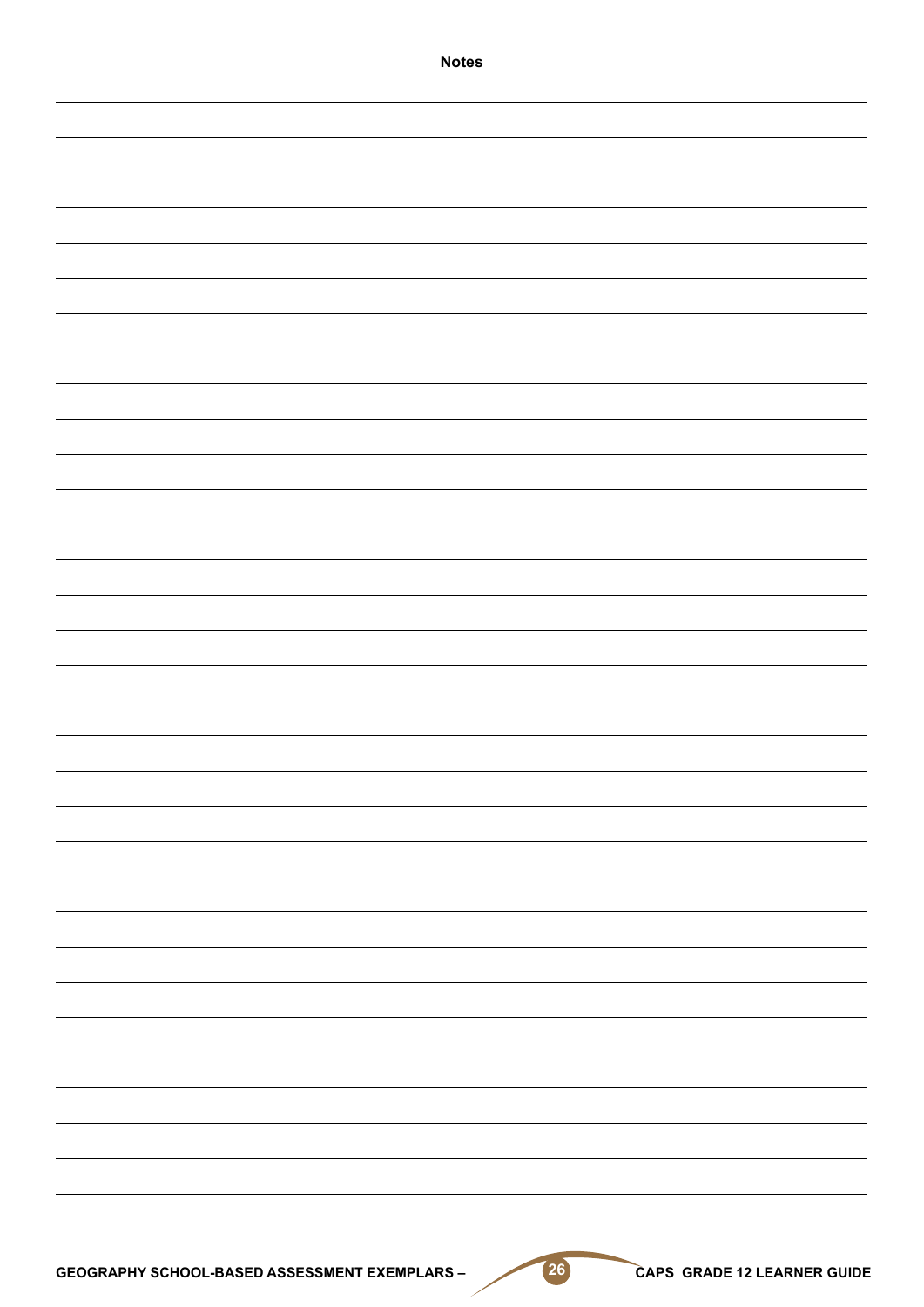| <b>Notes</b> |
|--------------|
|              |
|              |
|              |
|              |
|              |
|              |
|              |
|              |
|              |
|              |
|              |
|              |
|              |
|              |
|              |
|              |
|              |
|              |
|              |
|              |
|              |
|              |
|              |
|              |
|              |
|              |
|              |
|              |
|              |
|              |
|              |
|              |
|              |
|              |
|              |
|              |
|              |
|              |
|              |
|              |
|              |
|              |
|              |
|              |
|              |
|              |
|              |
|              |
|              |
|              |
|              |
|              |
|              |
|              |
|              |
|              |
|              |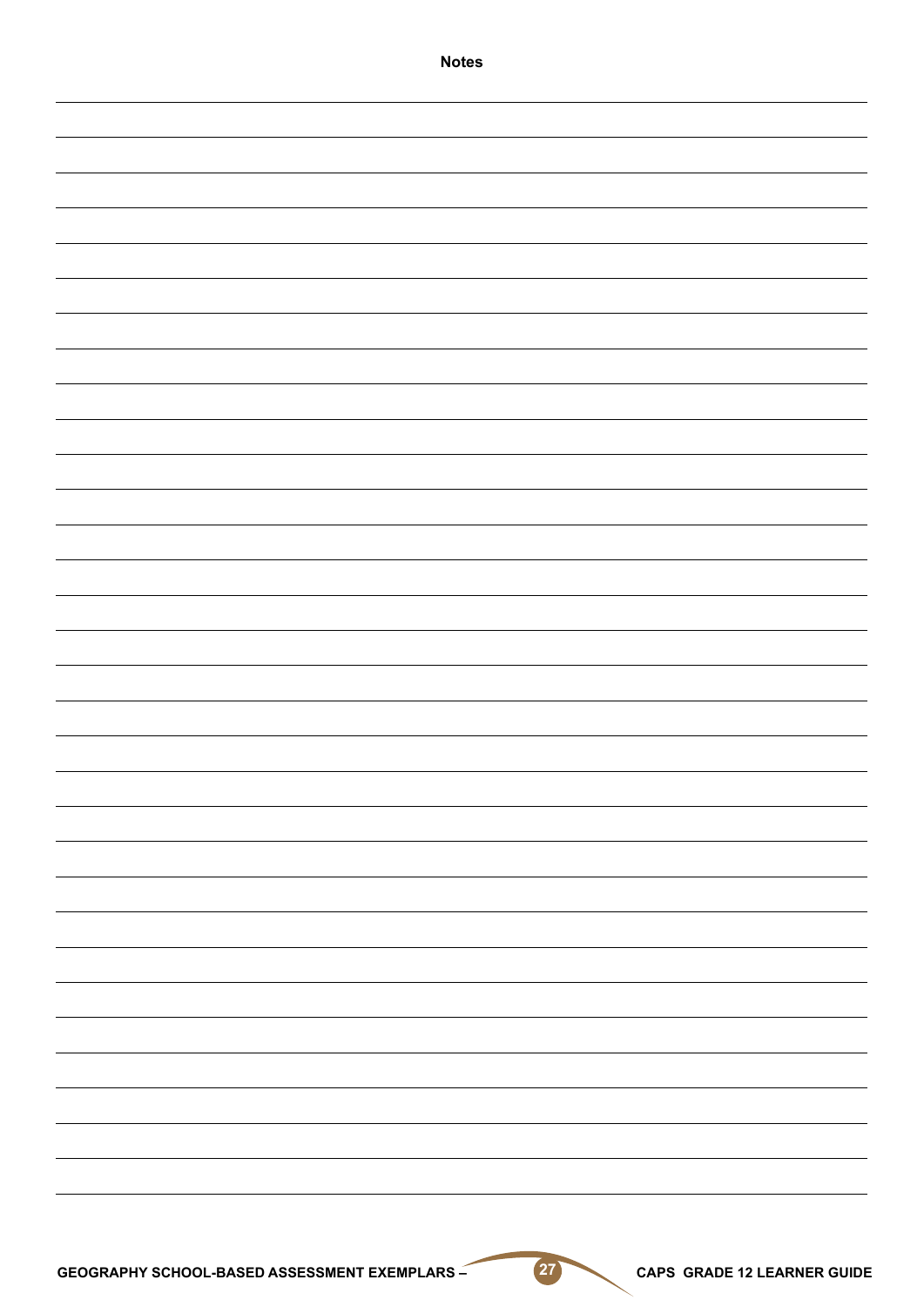| <b>Notes</b>                                          |                             |
|-------------------------------------------------------|-----------------------------|
|                                                       |                             |
|                                                       |                             |
|                                                       |                             |
|                                                       |                             |
|                                                       |                             |
|                                                       |                             |
|                                                       |                             |
|                                                       |                             |
|                                                       |                             |
|                                                       |                             |
|                                                       |                             |
|                                                       |                             |
|                                                       |                             |
|                                                       |                             |
|                                                       |                             |
|                                                       |                             |
|                                                       |                             |
|                                                       |                             |
|                                                       |                             |
|                                                       |                             |
|                                                       |                             |
|                                                       |                             |
|                                                       |                             |
|                                                       |                             |
|                                                       |                             |
|                                                       |                             |
|                                                       |                             |
|                                                       |                             |
|                                                       |                             |
|                                                       |                             |
|                                                       |                             |
|                                                       |                             |
|                                                       |                             |
|                                                       |                             |
|                                                       |                             |
|                                                       |                             |
|                                                       |                             |
|                                                       |                             |
|                                                       |                             |
| (28)<br>GEOGRAPHY SCHOOL-BASED ASSESSMENT EXEMPLARS - | CAPS GRADE 12 LEARNER GUIDE |